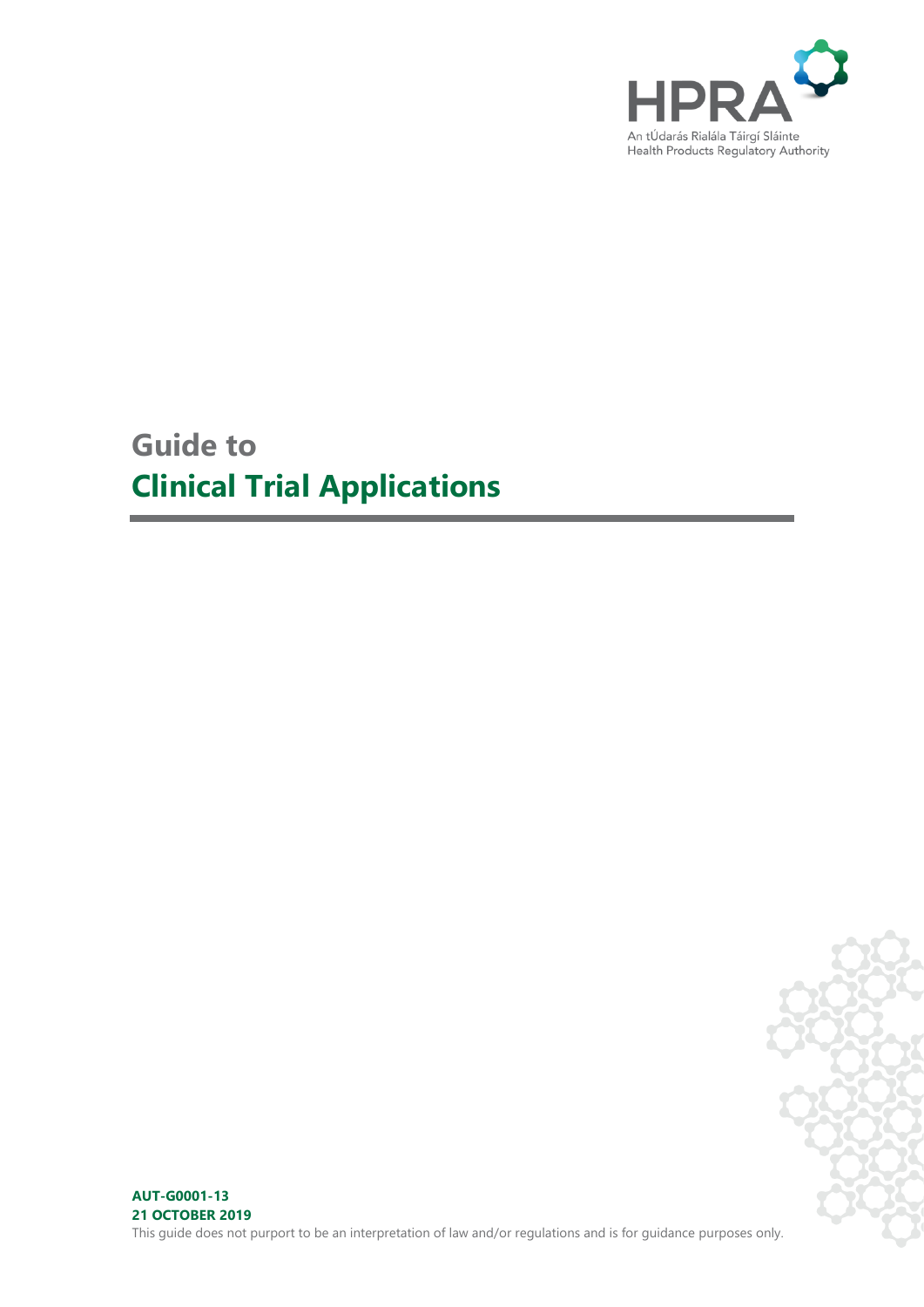# **CONTENTS**

| <b>ABBREVIATIONS</b> |                                                    |                                                   |                |  |
|----------------------|----------------------------------------------------|---------------------------------------------------|----------------|--|
| 1                    | <b>SCOPE</b>                                       |                                                   | $\overline{4}$ |  |
| 2                    |                                                    | <b>INTRODUCTION</b>                               | $\overline{4}$ |  |
| 3                    |                                                    | REQUIREMENT FOR AUTHORISATION BY THE HPRA         | 5              |  |
| 4                    | APPLICATIONS FOR CLINICAL TRIAL AUTHORISATION      |                                                   |                |  |
| 5                    | 12<br>AMENDMENTS AND URGENT SAFETY MEASURES        |                                                   |                |  |
| 6                    | 15<br>END OF TRIAL DECLARATIONS                    |                                                   |                |  |
| 7                    |                                                    | NOTIFICATION OF ADVERSE REACTIONS/EVENTS          | 15             |  |
| 8                    | 18<br>SUSPENSION OR REVOCATION OF A TRIAL          |                                                   |                |  |
| 9                    | APPEALS/ REPRESENTATIONS                           |                                                   |                |  |
| 10                   | CLINICAL TRIAL SUMMARY (END OF TRIAL) REPORT<br>19 |                                                   |                |  |
| 11                   | <b>ARCHIVING</b><br>19                             |                                                   |                |  |
| $12 \overline{ }$    | <b>GCP INSPECTIONS</b>                             |                                                   | 20             |  |
| 13                   |                                                    | MANUFACTURING AUTHORISATIONS                      | 23             |  |
| 14                   |                                                    | <b>FNFORCEMENT</b>                                | 24             |  |
|                      |                                                    | APPENDIX 1 FEES AND ADDRESSES FOR THE APPLICATION | 25             |  |
|                      |                                                    | APPENDIX 2 WEBSITES REFERENCED IN THIS GUIDELINE  | 27             |  |
|                      |                                                    | APPENDIX 3 LIST OF DOCUMENTS FOR SUBMISSION       | 29             |  |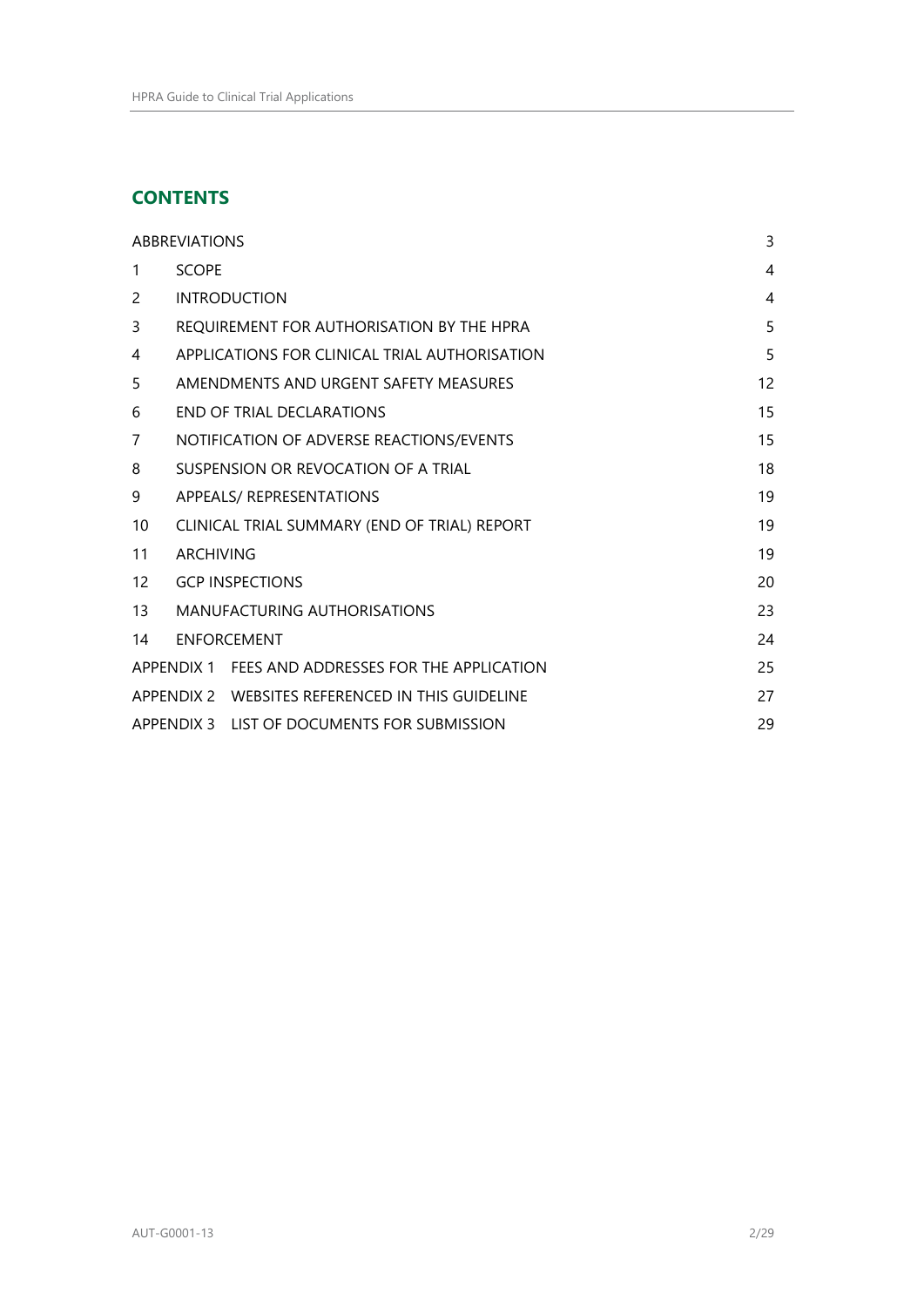# <span id="page-2-0"></span>**ABBREVIATIONS**

| <b>CESP</b>   | Common European Submission Portal                                                                                        |
|---------------|--------------------------------------------------------------------------------------------------------------------------|
| <b>CHMP</b>   | Committee for Medicinal Products for Human Use                                                                           |
| <b>CTFG</b>   | <b>Clinical Trial Facilitation Group</b>                                                                                 |
| <b>DSUR</b>   | Development safety update report                                                                                         |
| EDI           | Electronic data interchange                                                                                              |
| EEA           | European Economic Area (EU and Norway, Iceland and Liechtenstein)                                                        |
| <b>EMA</b>    | European Medicines Agency                                                                                                |
| <b>EPA</b>    | <b>Environmental Protection Agency</b>                                                                                   |
| EU            | European Union                                                                                                           |
| <b>EVCTM</b>  | Clinical trials module of the EudraVigilance database                                                                    |
| <b>GCP</b>    | Good clinical practice                                                                                                   |
| <b>GMP</b>    | Good manufacturing practice                                                                                              |
| <b>HMA</b>    | <b>Heads of Medicines Agencies</b>                                                                                       |
| <b>HPRA</b>   | Health Products Regulatory Authority                                                                                     |
| <b>ICH</b>    | International Conference on Harmonisation of Technical Requirements for<br>Registration of Pharmaceuticals for Human Use |
| <b>ICSR</b>   | Individual case safety report                                                                                            |
| <b>IMP</b>    | Investigational medicinal product                                                                                        |
| <b>IMPD</b>   | Investigational medicinal product dossier                                                                                |
| <b>MPR</b>    | Medicinal product report                                                                                                 |
| <b>NIMP</b>   | Non-investigational medicinal product dossier                                                                            |
| PT            | Preferred term                                                                                                           |
| <b>RSI</b>    | Reference safety information                                                                                             |
| SAE           | Serious adverse event                                                                                                    |
| <b>SAR</b>    | Serious adverse reaction                                                                                                 |
| SI            | Statutory Instrument                                                                                                     |
| SmPC          | Summary of product characteristics                                                                                       |
| <b>SUSARs</b> | Suspected unexpected serious adverse reactions                                                                           |
| <b>VHP</b>    | <b>Voluntary Harmonisation Procedure</b>                                                                                 |
| XML           | Extensible Markup Language (a text-based format to share data)                                                           |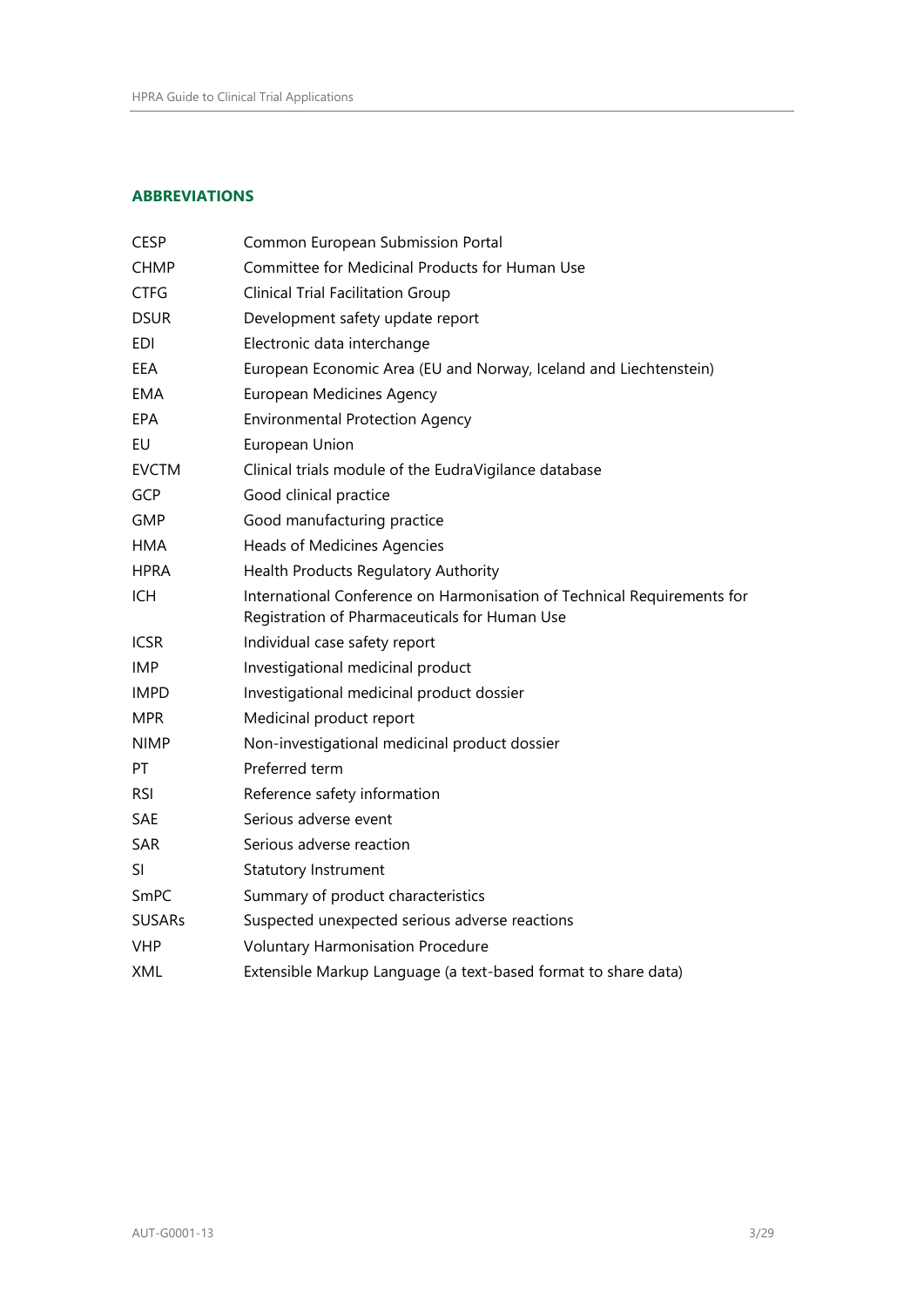# <span id="page-3-0"></span>**1 SCOPE**

This guide covers applications for clinical trials as defined in the European Communities (Clinical Trials on Medicinal Products for Human Use) Regulations, 2004, SI No 190 of 2004.

Clinical trials which are outside the scope of the Regulations and, therefore, of this guide include:

- Non-interventional trials which are not subject to legislative control when they meet the definition in Regulation 4 of the Regulations.
- Clinical trials involving only medical devices, food supplements, or other non-medicinal therapies (such as surgical interventions). For medical devices, please see the guideline on clinical investigations on the HPRA website.

# <span id="page-3-1"></span>**2 INTRODUCTION**

This document is intended to give guidance to applicants in making applications for clinical trials on medicinal products for human use to the Health Products Regulatory Authority (HPRA) as competent authority for these Regulations. Guidance on applications to ethics committees is available on the website of the Department of Health. Information on clinical trials using medicinal products containing genetically-modified organisms is available from the Environmental Protection Agency (see 'GMO Part B Deliberate Release'). (Note that all websites referenced in this document are listed in Appendix 2.)

Clinical trials in Ireland are governed by the European Communities (Clinical Trials on Medicinal Products for Human Use) Regulations, 2004, SI No 190 of 2004 and amendments. The Regulations transposed into Irish law the provision of Council Directive 2001/20/EC on the approximation of the laws, regulations and administrative provisions of the Member States relating to the implementation of good clinical practice in the conduct of clinical trials on medicinal products for human use. The Control of Clinical Trials Acts 1987 – 1990 for clinical trials using medicinal products are superseded by these Regulations.

The definition of a clinical trial in the Regulations covers studies on clinical, pharmacological, pharmacodynamic or pharmacokinetic effects or studies to identify adverse reactions to investigational medicinal products, i.e. Phase I to Phase IV studies. Further guidance on the definition of a clinical trial is available in Eudralex, Volume 10, 'Guidance Documents Applying to Clinical Trials, Questions and Answers' available on the website of the European Commission. In particular, the decision tree provided in answer to question 1.1 in the guidance is useful.

Investigational medicinal products include placebo products and both authorised and unauthorised medicines with any type of active substance, including herbal and homeopathic products. Authorised products may be used in accordance with the terms of the marketing authorisation or used in a different way, e.g. at a higher dose, for a new indication or when packaged in a different container.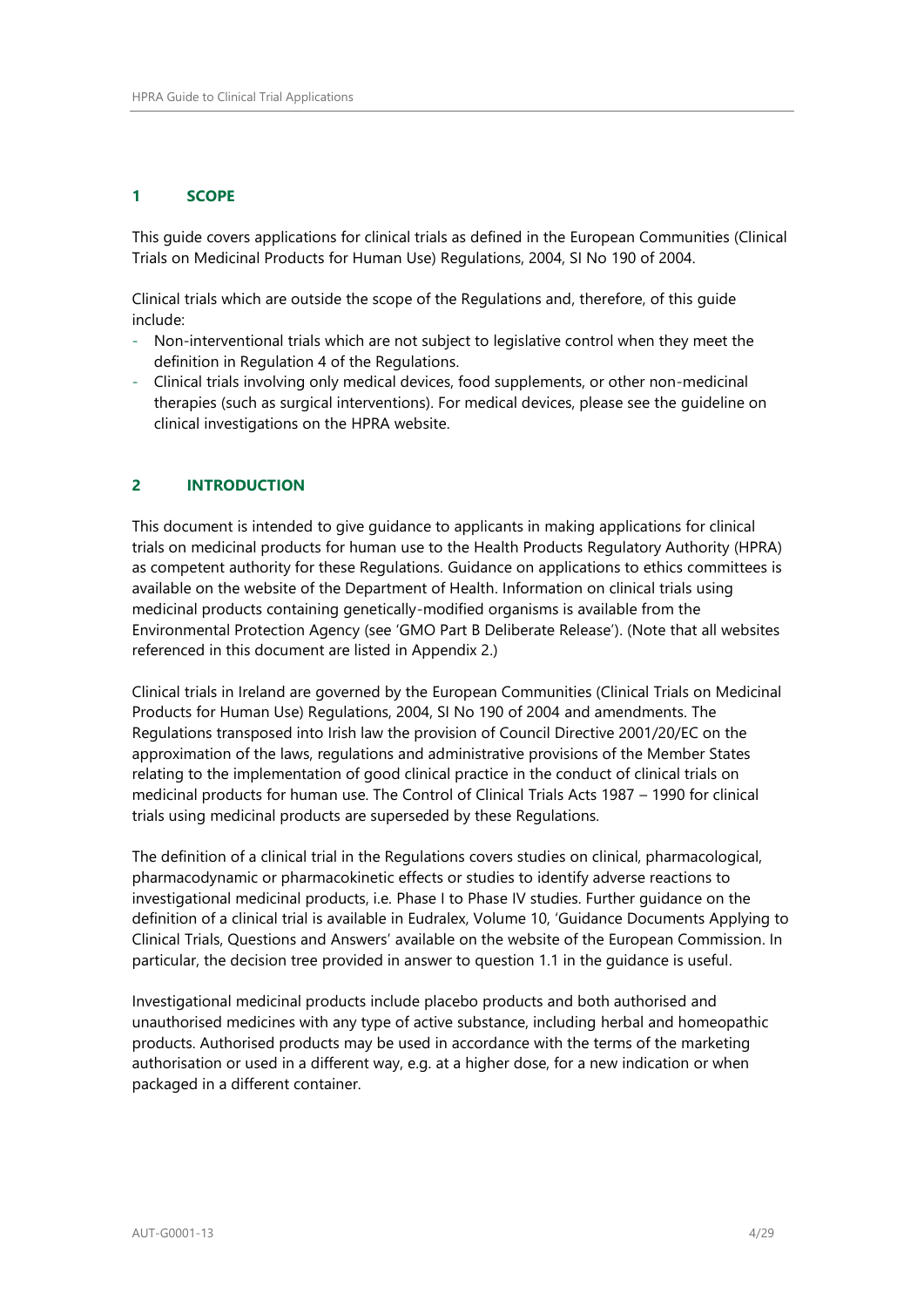For additional guidance on making an application for clinical trials and on adverse reaction reporting, applicants should also consult the EU guidelines which are available from the EudraCT website or the website of the European Commission.

Applicants should note that the assessment of a clinical trial application and the assessment of any subsequent application for marketing authorisation for the same medicinal product are two separate assessments. The approval of a clinical trial does not determine the acceptability or otherwise of the marketing authorisation application.

# <span id="page-4-0"></span>**3 REQUIREMENT FOR AUTHORISATION BY THE HPRA**

According to Regulation 10 of the Regulations, a trial may only be started or conducted in Ireland if:

- the ethics committee has issued a favourable opinion;
- the HPRA has granted an authorisation;
- the sponsor, or legal representative of the sponsor, is established within the European Economic Area.

# <span id="page-4-1"></span>**4 APPLICATIONS FOR CLINICAL TRIAL AUTHORISATION**

Applications for clinical trial authorisation should be made by the trial sponsor or a legal representative acting on behalf of the sponsor. Applications should comply with the European Commission's guideline, 'Detailed guidance on the request to the competent authorities for authorisation of a clinical trial on a medicinal product for human use, the notification of substantial amendments and the declaration of the end of the trial (CT-1)' in Chapter 1 of Volume 10 of EudraLex.

# **4.1 The application**

Before an application can be submitted to the HPRA, sponsors must obtain a EudraCT number by logging onto the EudraCT website and following the instructions to obtain a security code and to apply for the EudraCT number. This number, and the email confirmation of the number, must be included with the application. Applications that do not comply with these requirements will not be validated.

The sponsor should then use this unique EudraCT number to create a EudraCT application form and should ensure that the data provided in the EudraCT application form and the XML file are identical and consistent with the protocol.

The submission of the form for 'Additional National Requirements for a Clinical Trial Authorisation' is no longer obligatory. In its place, the HPRA has developed a list of documents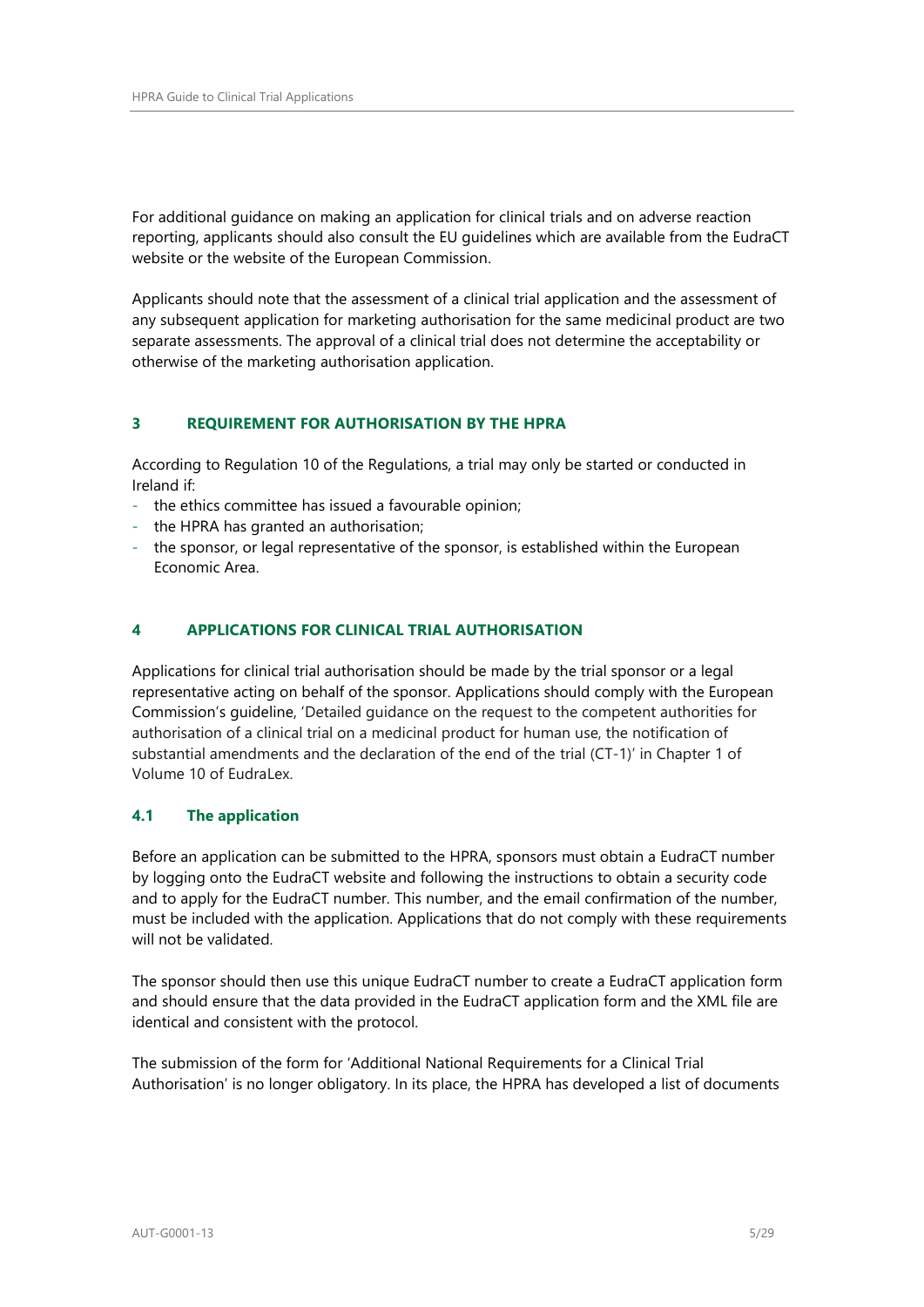for submission (see Appendix 3) which can be used to facilitate preparation of a new clinical trial application.

The application and all documents must be in the English language.

Applications to the HPRA are made by the sponsor or, if they are not established in the EEA, their legal representative who is established in the Community, or an applicant authorised by the sponsor to make the application.

# **4.2 Sponsors and investigators**

#### **Sponsors**

As defined in Regulation 4 the 'sponsor' is the person who takes responsibility for the initiation, management and/or financing of a clinical trial. The sponsor does not need to be located in an EU Member State but must have a legal representative in the EEA. The investigator and the sponsor may be the same person.

The sponsor may delegate any or all of his trial-related duties and functions to another person/organisation. Any duties or functions that are delegated to a third party must be documented and specified in writing in the application form. The sponsor remains ultimately responsible for ensuring that the conduct of the trial and the data generated complies with relevant Council Directives including 2001/20/EC, 2005/28/EC, 2001/83/EC and the Irish Regulations.

For non-commercial multi-centre clinical trials, it is possible to have a local sponsor in addition to an international sponsor. See Section 4.3 for further information relevant to non-commercial (academic) sponsors.

#### Investigators

The relevant ethics committee is responsible for determining the suitability of an investigator and the quality of the facilities at the clinical trial site.

# **4.3 Advice for non-commercial (academic) sponsors**

Undertaking the role of sponsor of a clinical trial for the first time can be challenging for those in academia and non-commercial organisations. Deciding to assume the responsibility of the role is a significant decision as it entails many legal obligations, for example, safety reporting. Prior to taking that decision, the investigator or organisation needs to consider the resources and infrastructure necessary, and ensure systems and procedures are established that enable the role of sponsor to be fulfilled in a compliant manner.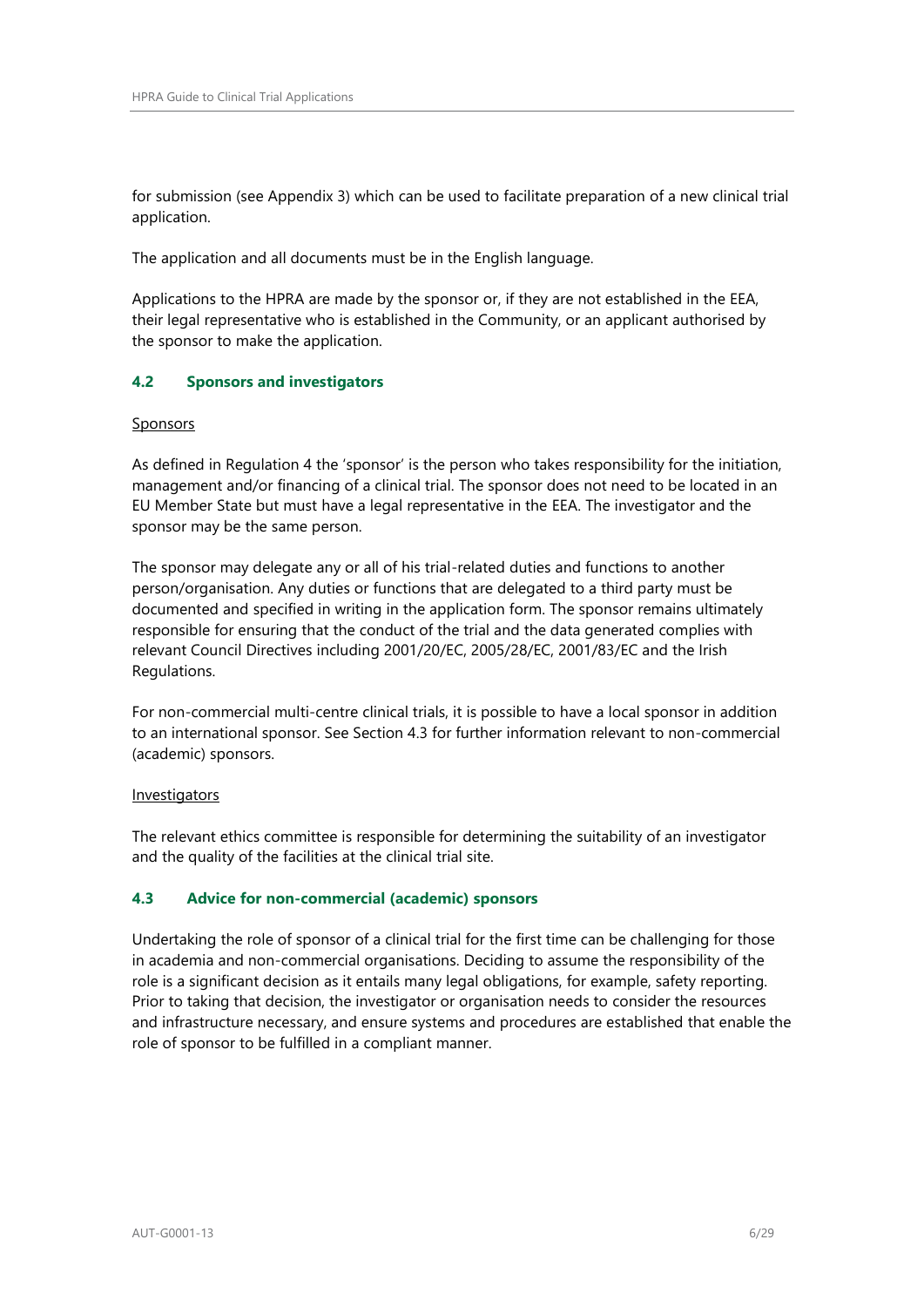Sponsors should ensure that they comply with all aspects of legislation and guidance. Information on relevant legislation is referenced in this guide. Some of the key guidance documents are listed here:

- Volume 10 of the publication: 'The rules governing medicinal products in the European Union' contains guidance documents that apply to clinical trials covering application for authorisation, safety reporting, quality, inspections and legislation. This document is available on the EU EudraLex website.
- The ICH guidelines comprise quality, safety, efficacy and multidisciplinary guidelines covering a range of topics, and are available on the ICH website. A key guidance document is the guideline for good clinical practice (GCP): ICH E6 (R2), Good Clinical Practice Guideline (EMA/CHMP/ICH/135/1995; E6 (R2)).

New sponsors are advised to seek expert guidance, to ensure systems and procedures are implemented prior to the start of the clinical trial.

These are just some of the considerations relevant to non-commercial sponsors. For information on non-commercial sponsor system inspections, see Section 12.2.

A 'Clinical Trial Protocol Template' is available to non-commercial sponsors on request to [clinicaltrials@hpra.ie.](mailto:clinicaltrials@hpra.ie)

# **4.4 Investigational medicinal product dossier and investigator's brochure**

Quality, non-clinical and clinical supporting data on the investigational medicinal product (IMP) should be provided in the investigational medicinal product dossier (IMPD) and the investigator's brochure. For further information, please refer to the EU 'Guidance on Investigational Medicinal Products (IMPs) and other medicinal products used in Clinical Trials' in Chapter III of Volume 10 of EudraLex. Note that IMPs include not only the test product but also comparators, blinded comparators, blinded test products and placebos.

The investigator's brochure shall be presented in a concise, simple, objective, balanced and nonpromotional form that permits an unbiased risk-benefit assessment of the appropriateness of the proposed clinical trial. Where the IMP already has a marketing authorisation, the summary of product characteristics (SmPC) may be used instead of the investigator's brochure (simplified dossier).

The investigator's brochure must contain reference safety information (RSI), to be used for assessing the 'expectedness' of serious adverse reactions (SARs) that occur during a clinical trial. The RSI is a list of expected serious adverse reactions, which are classified using preferred terms (PTs) according to the Medical Dictionary for Regulatory Activities (MedDRA). An expectedness assessment using the approved RSI should be performed for all serious adverse reactions that occur on a clinical trial. The cover letter submitted with the application should clearly indicate the location of the RSI within the investigator's brochure.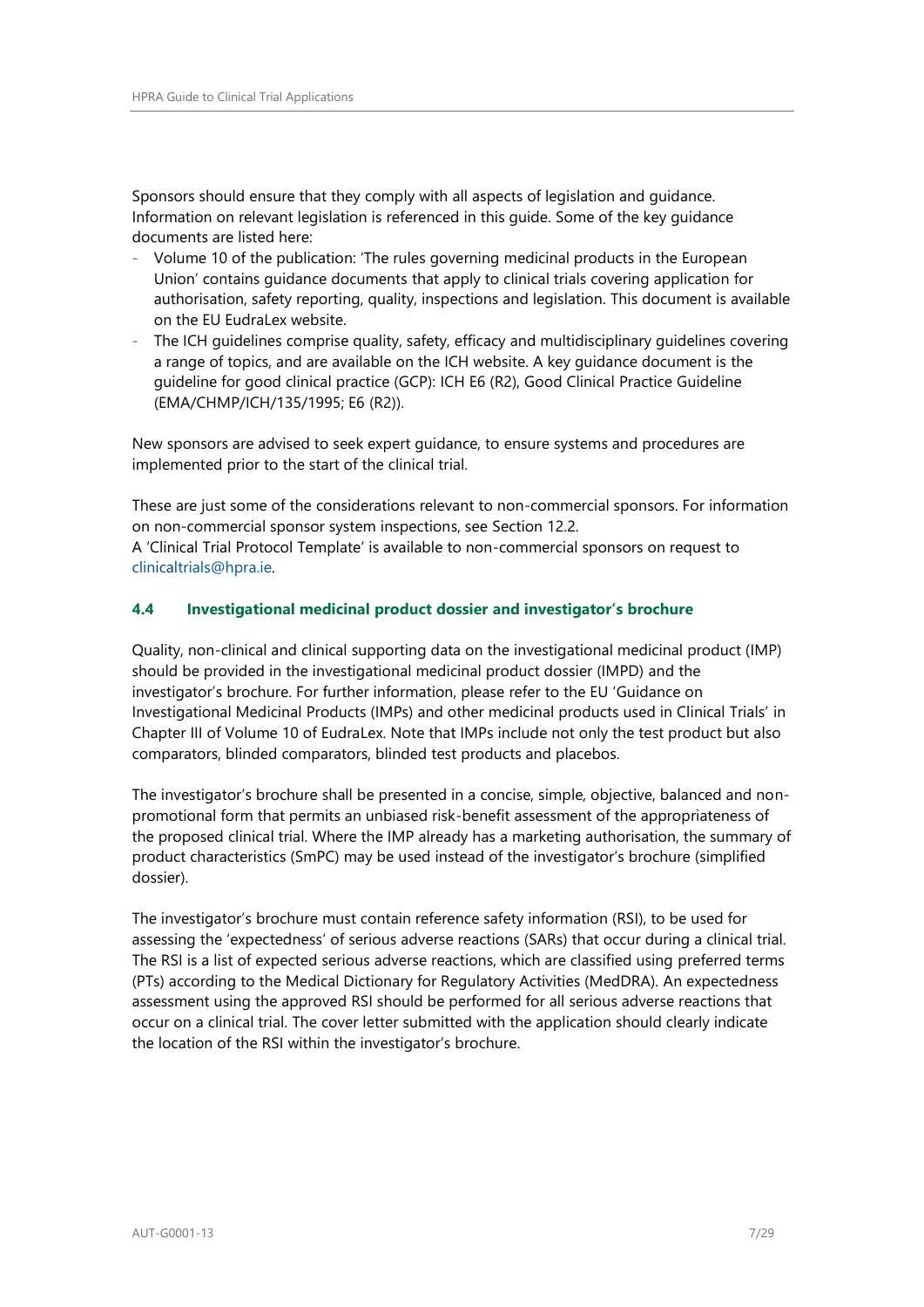For authorised products, Section 4.8 'Undesirable Effects', of the SmPC includes details of the expected adverse reactions. This document may be used in place of the RSI section of the investigator's brochure. Please note that relevant safety information may also be contained in other sections of the SmPC; however, only Section 4.8 should be used for the purpose of expectedness assessment. If the investigational medicinal product has marketing authorisations in several Member States with different SmPCs, the sponsor should justify its selection of the most appropriate SmPC for the RSI, with reference to subject safety. If the RSI is within the SmPC, the date of the SmPC used should be specified.

If the reference safety information is included in the investigator's brochure, it should be in a clearly identified separate section. This section should include a list of expected serious adverse reactions clearly arranged according to their nature and frequency (e.g. in tabular format). If different indications are being investigated for the IMP, separate tables of expected adverse reactions by indication may be appropriate to avoid misinterpretation of information, e.g. oncologic indications and immune-mediated indications. Further details on the requirements for RSI can be found in the Clinical Trial Facilitation Group (CTFG) RSI Q&A document on the Heads of Medicines Agency (HMA) website.

If any product used in the trial is a genetically-modified organism, a separate application for a licence must be made to the Environmental Protection Agency. For further details, please contact the agency. A copy of the licence from the agency should be provided with the clinical trial application.

Medicinal products used in the context of a clinical trial, and not falling within the definition of an IMP, are 'non-investigational medicinal products' (NIMPs). The borderline between IMPs and NIMPs and the requirements for NIMPs are described in the EU 'Guidance on Investigational Medicinal Products (IMPs) and Other Medicinal Products used in Clinical Trials'.

If any product used in the trial requires a medical device for its administration or utilisation refer to EudraLex, Volume 10, Guidance Documents Applying to Clinical Trials, Questions and Answers'.

Where a medicine and a medical device are both under investigation, the study is required to comply with the clinical trials legislation for the IMP and the medical devices legislation for the device. A single application to the HPRA can be made which should include the documents referred to in Appendix 3 pertaining to the IMP and the documents required for the clinical investigation of a medical device. The application process will follow the timelines set out in clinical trials legislation and no clock-stops are permitted. A single approval decision will be issued for the study.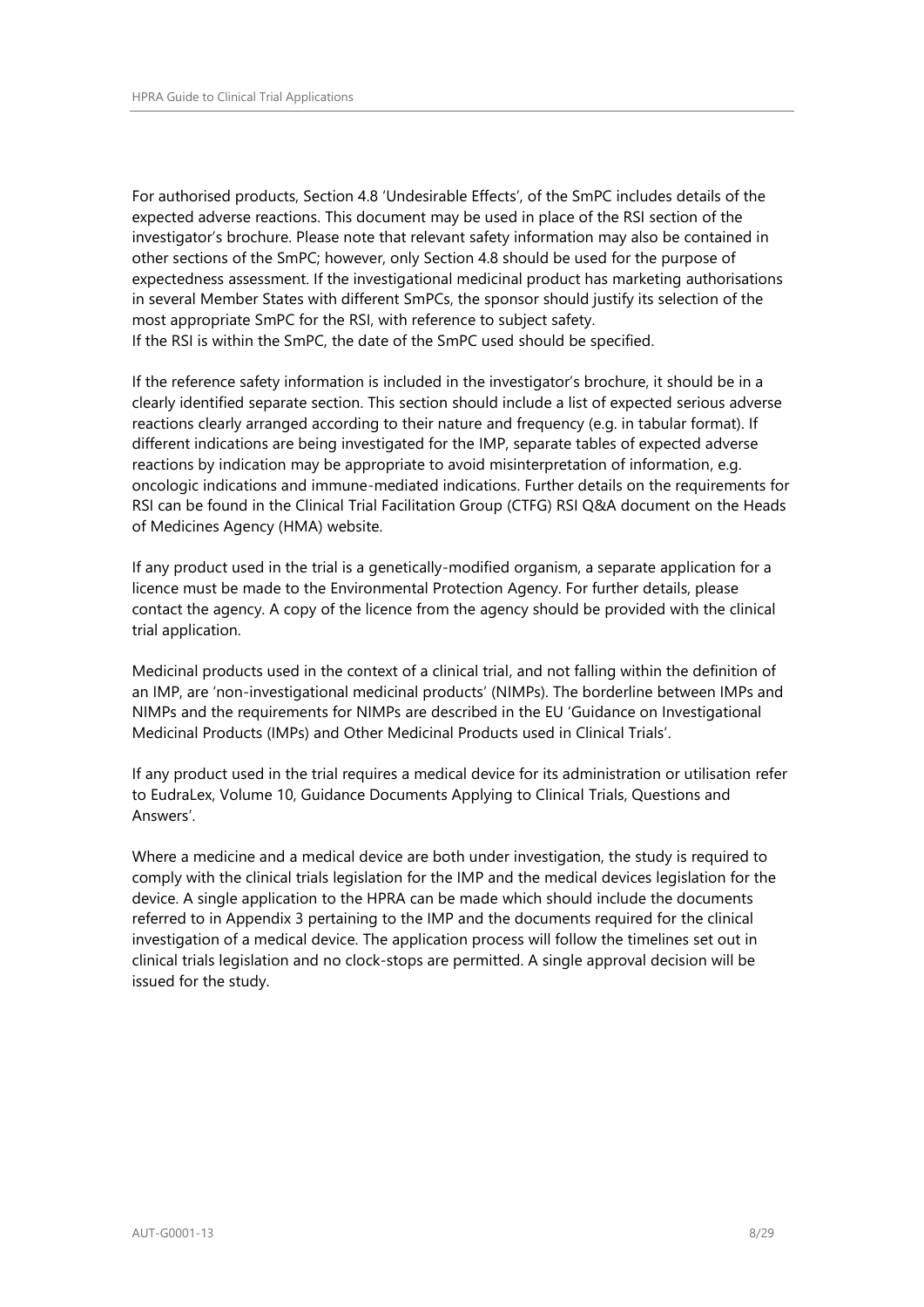# **4.5 Labelling of the investigational medicinal product**

The labels of the immediate and outer container should comply with the requirements of Annex 13 to the EU Guide to Good Manufacturing Practices on 'Manufacture of Investigational Medicinal Products' in Chapter III of Volume 10 of EudraLex. Label text must be in English. Other languages may be included, though, as far as possible, the text for each language should be placed together on the label, rather than placing all language versions of each statement together.

In relation to any changes to the expiry date on the label, the HPRA requires that an additional label be fixed to the outer carton, with the new expiry date, the same original batch number and an explanatory statement highlighting the fact that the expiry date shown on the over-label is a new, approved date, and that the earlier expiry date on the outer and immediate packaging has been superseded. This over-label should not cover either the old use-by date or the original batch number. Any extension to the shelf-life is subject to the submission of an amendment, unless otherwise agreed at the time of the original clinical trial application.

# **4.6 Subject information and the informed consent procedure**

The subject information leaflet and informed consent form, and other information given to the patient in the course of the trial, should not be submitted to the HPRA for information. The relevant ethics committee is responsible for providing an opinion on these documents.

# **4.7 Ethics committee opinion**

In order for a clinical trial record to be released into the EU Clinical Trials Register, the decision taken by the competent authority on completion of the initial assessment (authorised / refused / withdrawn), the opinion of the ethics committee (favourable / not-favourable / withdrawn) and their respective dates must be logged on the EudraCT database by the HPRA. The applicant must provide details of the ethics committee opinion to the HPRA as soon as it is available to ensure that all Irish records are released and published on the EU Clinical Trials Register.

# **4.8 Procedures for processing of the application**

The procedures for authorisation of clinical trials depend on the type of investigational medicinal product in the study. There are two categories of trials:

- General, biological and biotechnological medicinal products
- Advanced therapy medicinal products (gene therapy, somatic cell therapy, tissue engineered products as defined in Article 2 of Regulation (EC) No 1394/2007), or products containing genetically modified organisms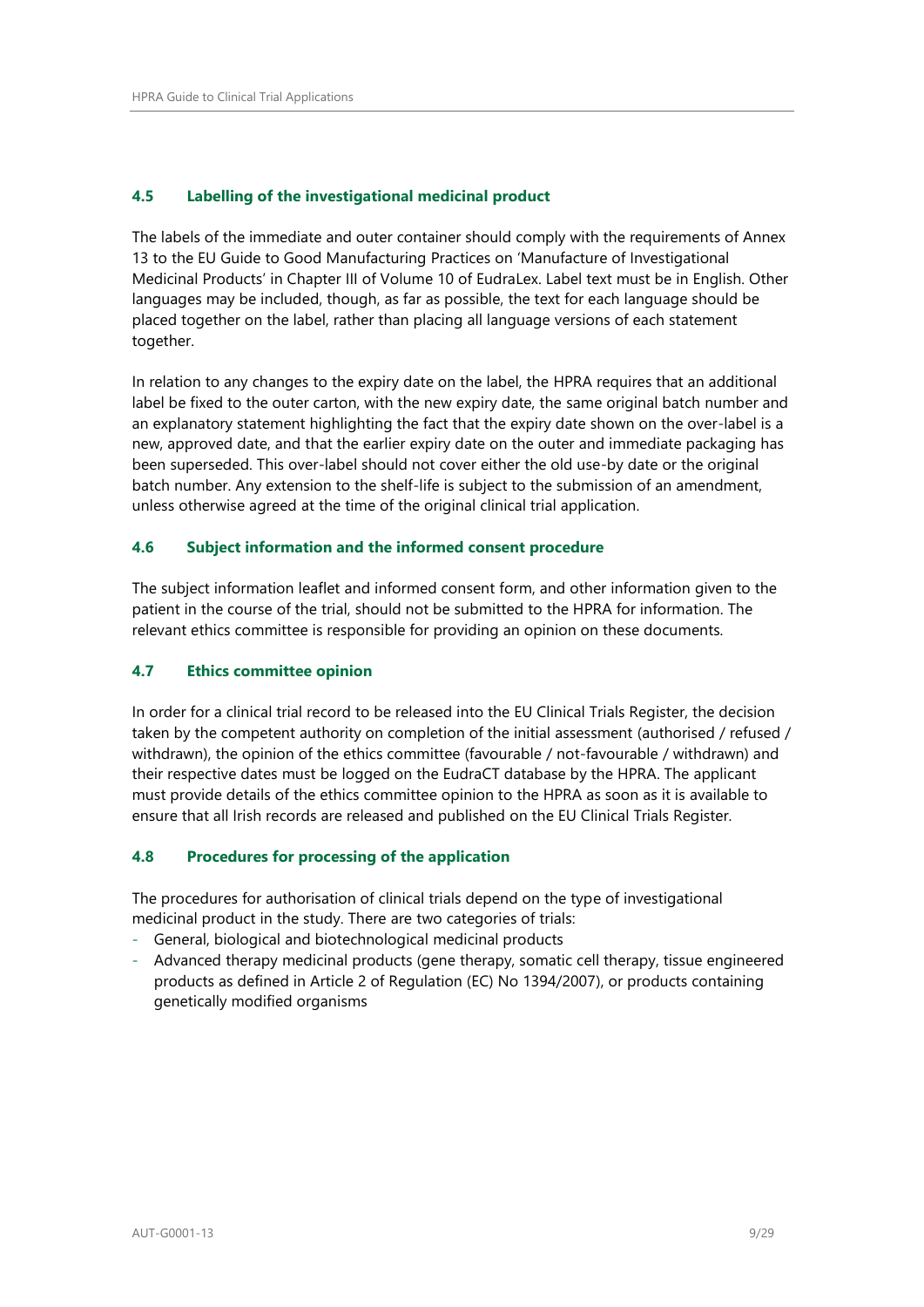#### General, biological and biotechnological medicinal products

On receipt, applications are validated in order to check that all the required documentation is present. If documents are missing, the applicant is asked to supply them, and the application is not progressed further until they are provided.

Once validated, the application is assessed and, within 25 days of receipt of a valid application, written notice is sent to the applicant setting out either acceptance of the application for authorisation, with conditions if necessary, or grounds for non-acceptance of the application. If grounds for non-acceptance are sent, the applicant must respond with an amended application (i.e. a response to grounds for non-acceptance) within 14 days. Following assessment of the response and within 60 days of the original application, written notice is sent to the applicant setting out either acceptance of the application for authorisation, with conditions if necessary, or grounds for non-acceptance of the application.

Applicants should note that the Regulations allow for only one cycle of correspondence on any queries which arise from the assessment. If a response is not submitted or the response is not acceptable, the application is treated as rejected (alternatively the sponsor may withdraw the application before day 60). Applicants may contact the HPRA, if necessary, to discuss their responses before submitting them, in order to clarify the changes which are required.

# Advanced therapy medicinal products and medicinal products containing genetically modified organisms

For advanced therapy medicinal product clinical trials and trials using genetically modified organisms, the HPRA strongly recommends that the applicant requests a pre-submission meeting to discuss the potential clinical trial submission. The HPRA may consult with its experts before issuing the written authorisation for these trials.

#### The timelines for this procedure are as follows:

On receipt, applications are validated in order to check that all the required documentation is present. If documents are missing, the applicant is asked to supply them, and the application is not progressed further until they are provided.

Once validated, the application is assessed and within 30 days of receipt of a valid application, written notice is sent to the applicant setting out either acceptance of the application for authorisation, with conditions if necessary, or grounds for non-acceptance of the request. If grounds for non-acceptance are sent, the applicant should respond with an amended application (i.e. a response to grounds for non-acceptance) within 30 days (or longer if the HPRA agrees). The response is assessed by the assessors and by the Clinical Trials Subcommittee. Within 90 days of the original application, written authorisation is sent to the applicant setting out either acceptance of the application for authorisation, with conditions if necessary, or grounds for non-acceptance of the application. Note: This timeframe may be extended in certain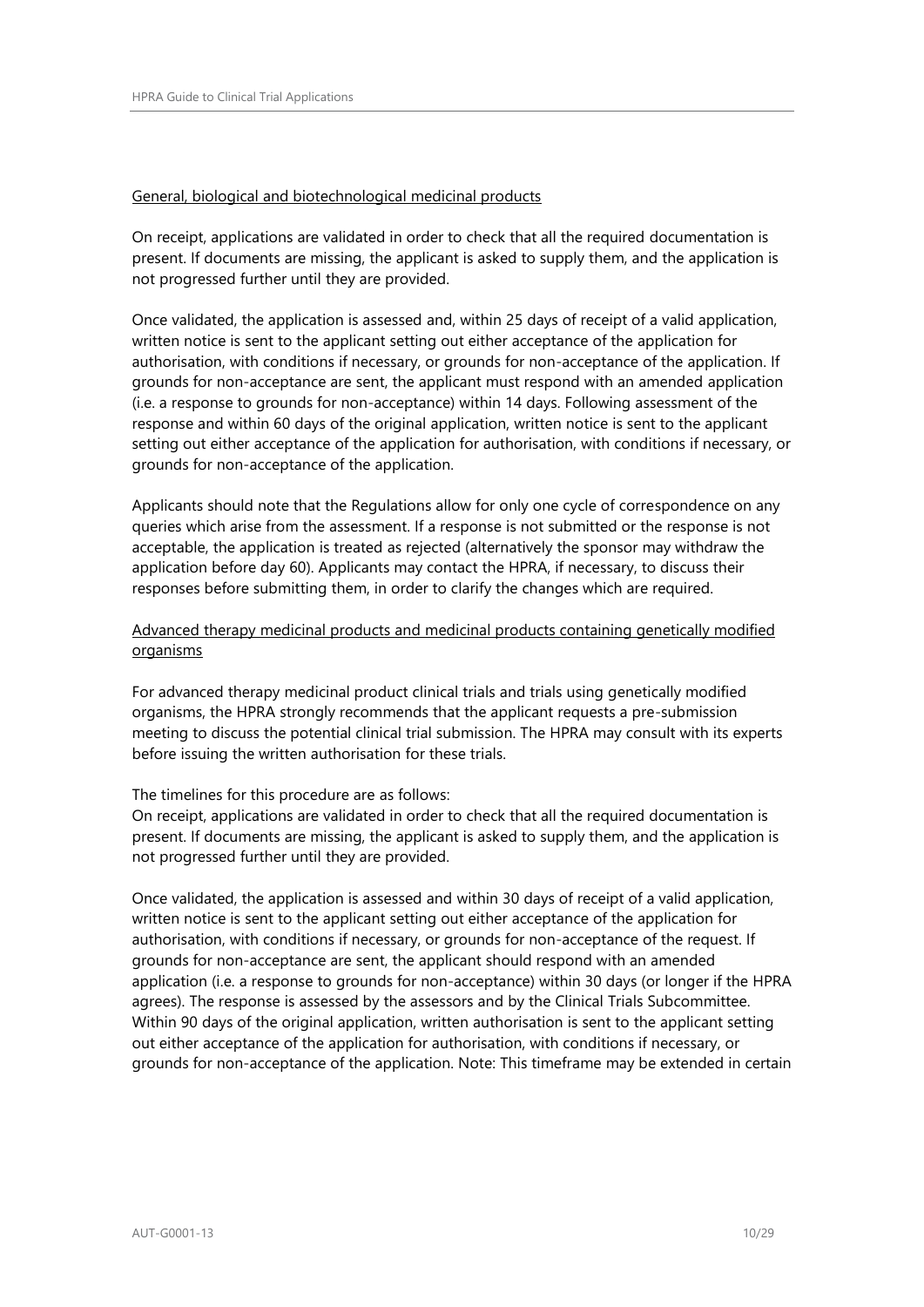instances by an additional 90 days as per Article 16.2 of the Regulations. The applicant will be notified in writing if the timeline is to be extended.

Applications involving products for xenogenic cell therapy are not subject to any timelines, as provided for in Regulation 16(9) of the Regulations.

#### Authorisations with conditions

The legislation permits authorisation of a clinical trial with conditions. The conditions are agreed with the sponsor in advance of Day 60/90 and are included in the Day 60/90 approval letter. The approval date is the date of the Day 60/90 letter. When the sponsor has made a submission which addresses the conditions outlined in the approval letter, the HPRA will respond indicating that the conditions have been satisfied. When the condition requires the approval of a substantial amendment to the trial, the HPRA will issue an approval for the amendment; however, the date of approval of the clinical trial remains the date of the Day 60/90 letter.

#### All application types

The EudraCT database, accessible to all competent authorities of Member States, is updated with the outcome of the process.

# **4.9 Voluntary Harmonisation Procedure for the assessment of multinational clinical trial applications**

The Voluntary Harmonisation Procedure (VHP) is a procedure which makes it possible to obtain a coordinated assessment of an application for a clinical trial that is to take place in several European countries. It consists of the submission of a common dossier to the VHP Coordinator and a coordinated assessment performed by the national competent authorities concerned. After the VHP, a national clinical trial application needs to be submitted by the sponsor according to the national laws for the approval of clinical trials. In the case of a positive outcome from the VHP, the national approval procedure should not take longer than 10 days after the submission of a valid application.

For detailed information on the process and requirements please refer to the 'Guidance Document for a Voluntary Harmonisation Procedure (VHP) for the Assessment of Multinational Clinical Trial Applications' on the HMA website.

#### **4.10 Pharmacogenetic Research**

Pharmacogenetic research investigates how genetic variation affects the clinical response to a drug, with the assumption that such knowledge could enhance the efficacy, while reducing toxicity. Clinical trials where samples for pharmacogenetic research are to be collected must comply with GCP. The subject information leaflet and informed consent form must be submitted to the relevant ethics committee for opinion. Pharmacogenetic research must comply with data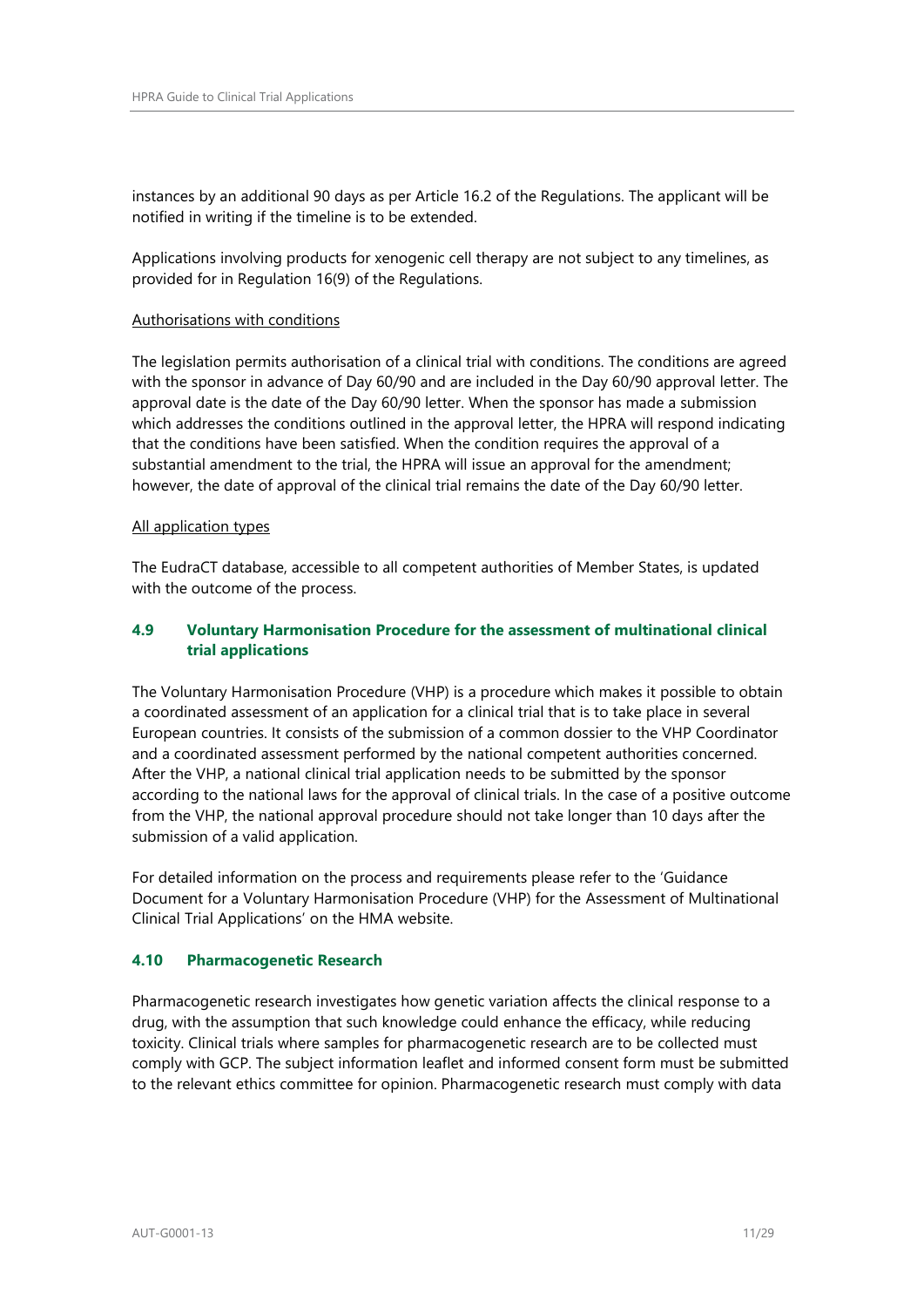protection requirements. Further information on pharmacogenetic research is available on the EMA and ICH websites.

# <span id="page-11-0"></span>**5 AMENDMENTS AND URGENT SAFETY MEASURES**

# **5.1 Amendments by the HPRA**

The HPRA may require amendments to be made to the conduct of the trial to ensure compliance with GCP or to ensure the safety or scientific validity of the trials. Where an amendment is required, the HPRA will serve notice on the sponsor that a specified amendment is required in 14 days, and will give the reason for the proposal.

The sponsor may make written representations to the HPRA within the 14 days, which will be taken into account in the final decision. In order to consider the sponsor's response, the HPRA may delay the date on which the proposed amendment is to take effect.

#### **5.2 Amendments by the sponsor**

#### Substantial amendments

Amendments to a trial are regarded as 'substantial' where they are likely to have a significant impact on the safety or physical or mental integrity of the clinical trial participants, or the scientific value of the trial. It is up to the sponsor to assess whether an amendment is to be regarded as substantial. Substantial amendments to the clinical trial authorisation or accompanying documentation must be notified to the HPRA using the EU 'Substantial Amendment Notification Form'. Further information on substantial amendments is provided in the EU 'Detailed guidance on the request to the competent authorities for authorisation of a clinical trial on a medicinal product for human use, the notification of substantial amendments and the declaration of the end of the trial, (CT-1)'.

With regard to changes in the quality aspects of the IMPD, guidance is contained in the EMA 'Guideline on the requirements for the chemical and pharmaceutical quality documentation concerning investigational medicinal products in clinical trials' and the EMA 'Guideline on the requirements for quality documentation concerning biological investigational medicinal products in clinical trials'.

A change to the RSI is considered a substantial amendment and should be justified with supporting data. For example, the addition of new expected SAR PTs as well as the update of the frequency of expected fatal and/or life-threatening SARs should always be considered to be substantial. However, changes to the format of the table that do not affect the expected SARs or modifications in exposure rates to expected SARs that do not result in a change in the category of frequency are not considered substantial. Amendments to the RSI should be clearly indicated using track change formatting and mentioned in the cover letter. If the RSI section of an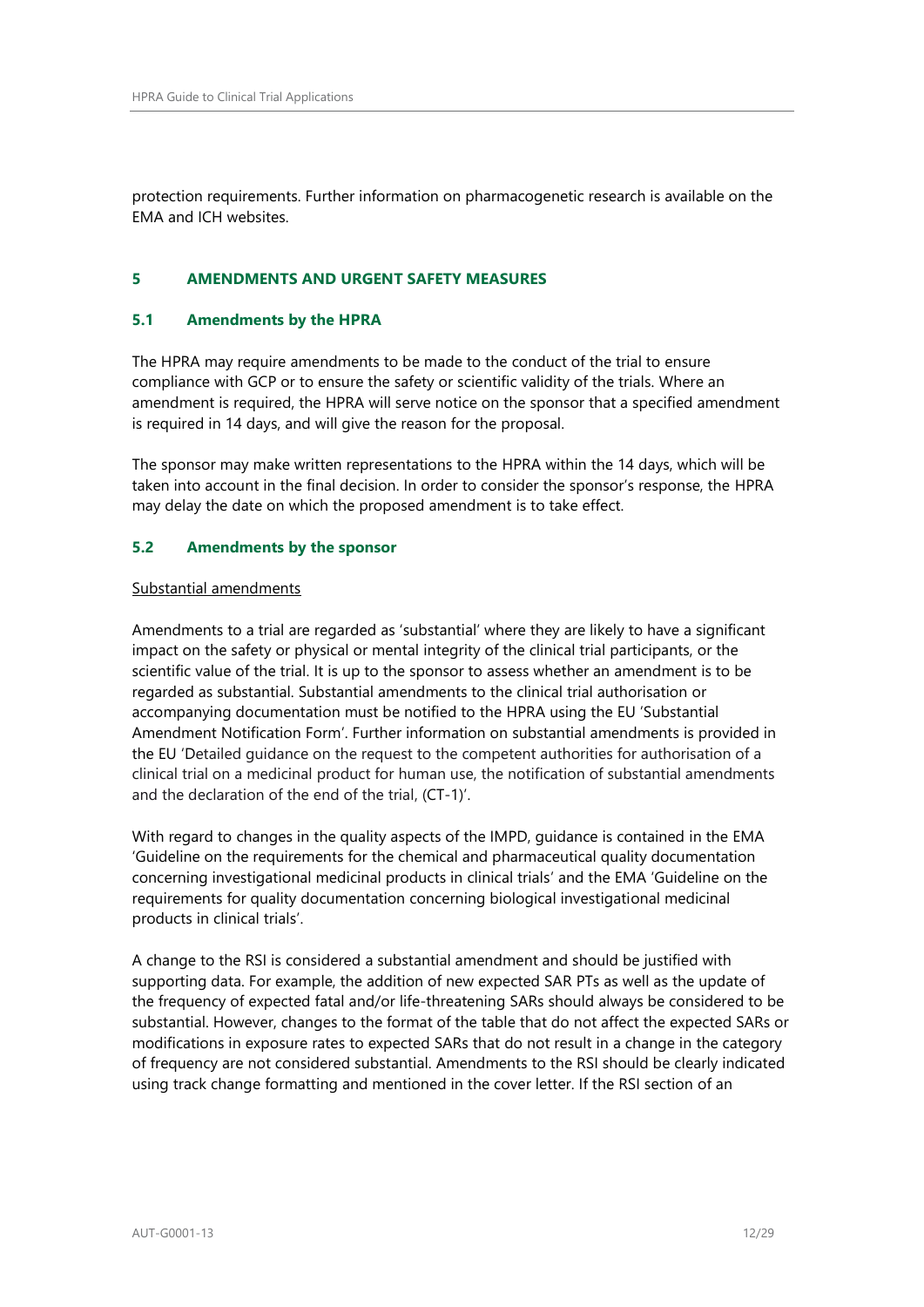investigator's brochure is used, it is recommended that amendments to the RSI are made in alignment with the development safety update report (DSUR). In this way, the DSUR can act in part as justification for the RSI changes, and the basis for expectedness can remain consistent for the reporting period. If the RSI is updated prior to the end of the reporting period of the DSUR, detailed justification with supporting data is required.

Non-commercial sponsors using an SmPC are not expected to align the RSI update with the DSUR.

#### Non-substantial amendments

Non-substantial amendments do not have to be notified to the HPRA; however, they must be recorded and submitted with a subsequent substantial amendment notification. This is particularly important for the clinical trial application form which should be updated in its entirety on the occasion of a substantial amendment. The updated form (XML file) should be submitted to the HPRA so that the EudraCT database can be updated. Non-substantial amendments can be listed on the cover letter accompanying a substantial amendment. There is no requirement to provide any documentation for the non-substantial changes.

#### Changes to the trial site or investigator

Substantial amendments relating to the clinical trial site or the investigator, which are required to be sent to the ethics committee, should be notified to the HPRA following approval by the ethics committee. A revised XML file with an updated list of approved trial sites/investigators (Section G) should be submitted as part of the next substantial amendment application for the trial.

# Updates to the investigator's brochure

In accordance with the legislation, the investigator's brochure is required to be validated and updated at least once a year. Revisions should be clearly indicated and justified. In particular, any change in the 'expectedness' of an adverse drug reaction, including any increase in the specificity or severity of a previously expected reaction should be addressed in the RSI. For ongoing trials, if the RSI is not in a clearly identified separate section with the list of expected adverse reactions clearly arranged according to their nature, frequency and severity (e.g. in tabular format), this should be implemented at the next update.

Revisions to the investigator's brochure can be substantial or non-substantial. The sponsor should verify which revisions are substantial and submit these as substantial amendments.

If a decision cannot be made regarding the classification of an update as substantial or nonsubstantial, the sponsor is advised to submit the revised investigator's brochure as a substantial amendment to the HPRA. In addition, comment should be provided on the impact of any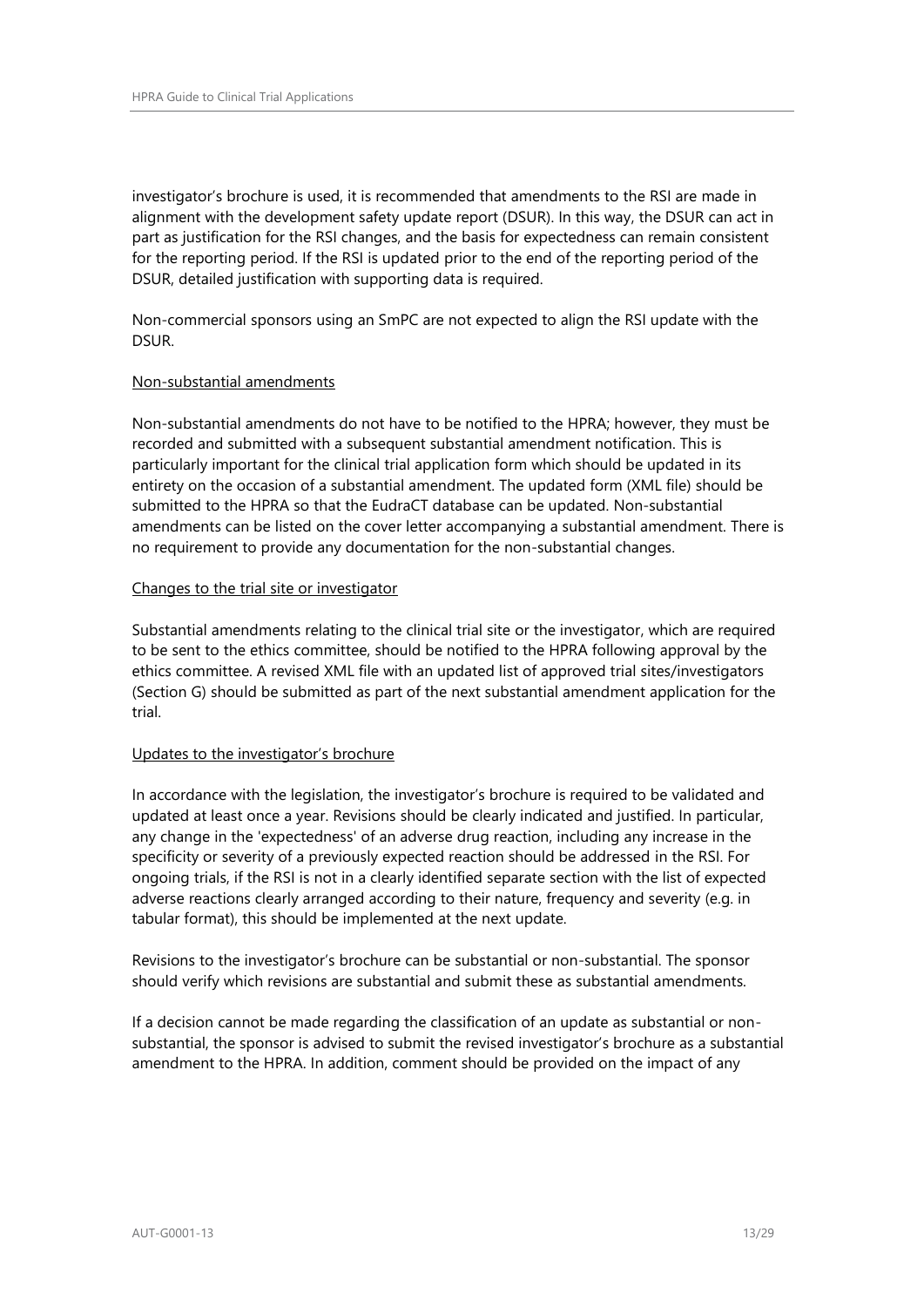updates on the study and consequential substantial amendments to the protocol and/or patient information leaflet should be submitted, where necessary.

#### Documentation

Amendment applications consist of:

- Covering letter, including the EudraCT number, the CT number assigned by the HPRA, the protocol number(s) affected by the amendment and the trial title
- EU 'Substantial Amendment Notification Form'
- Relevant extracts from the documents that are changed, highlighting current and proposed wording, where applicable
- New version of documents (including the clinical trial application form) if changes are made
- Supporting data

A substantial amendment application may cover an amended document in more than one clinical trial application which uses the same active substance, or it may cover a number of amendments to different documents in the same clinical trial application. Where the amendment relates to a number of clinical trial applications, the EudraCT numbers, CT numbers, and protocol numbers must be clearly indicated in the cover letter.

Amendments to information that is assessed by both the HPRA and the ethics committee should be submitted in parallel to both organisations.

Documentation on non-substantial and substantial amendments should be available, on request, for inspection at the trial site and/or the sponsor's premises, as appropriate.

# Procedure for substantial amendments

Once validated, the application is assessed and, within 35 days of receipt of a valid application, written notice is sent to the applicant setting out either acceptance of the application, with conditions if necessary, or grounds for non-acceptance. If grounds for non-acceptance are sent, the applicant must respond with an amended application (i.e. a response to grounds for nonacceptance) not later than 30 days after receiving the grounds for non-acceptance and at least 14 days before the amendment is due to be made. Following assessment of the response and within 14 days of receipt of the response, written notice is sent to the applicant setting out either acceptance of the application for amendment of the authorisation, with conditions if necessary, or grounds for non-acceptance.

# **5.3 Urgent safety measures**

If the sponsor and investigator(s) consider that urgent safety measures need to be taken to protect the health or safety of trial subjects, the sponsor should notify the HPRA in writing no later than three days after the date the measures were taken. The notification should specify the measures taken, the reasons for them and the plan for further action and should be sent to [clinicaltrials@hpra.ie.](mailto:clinicaltrials@hpra.ie) Urgent safety measures notified by telephone must also be notified in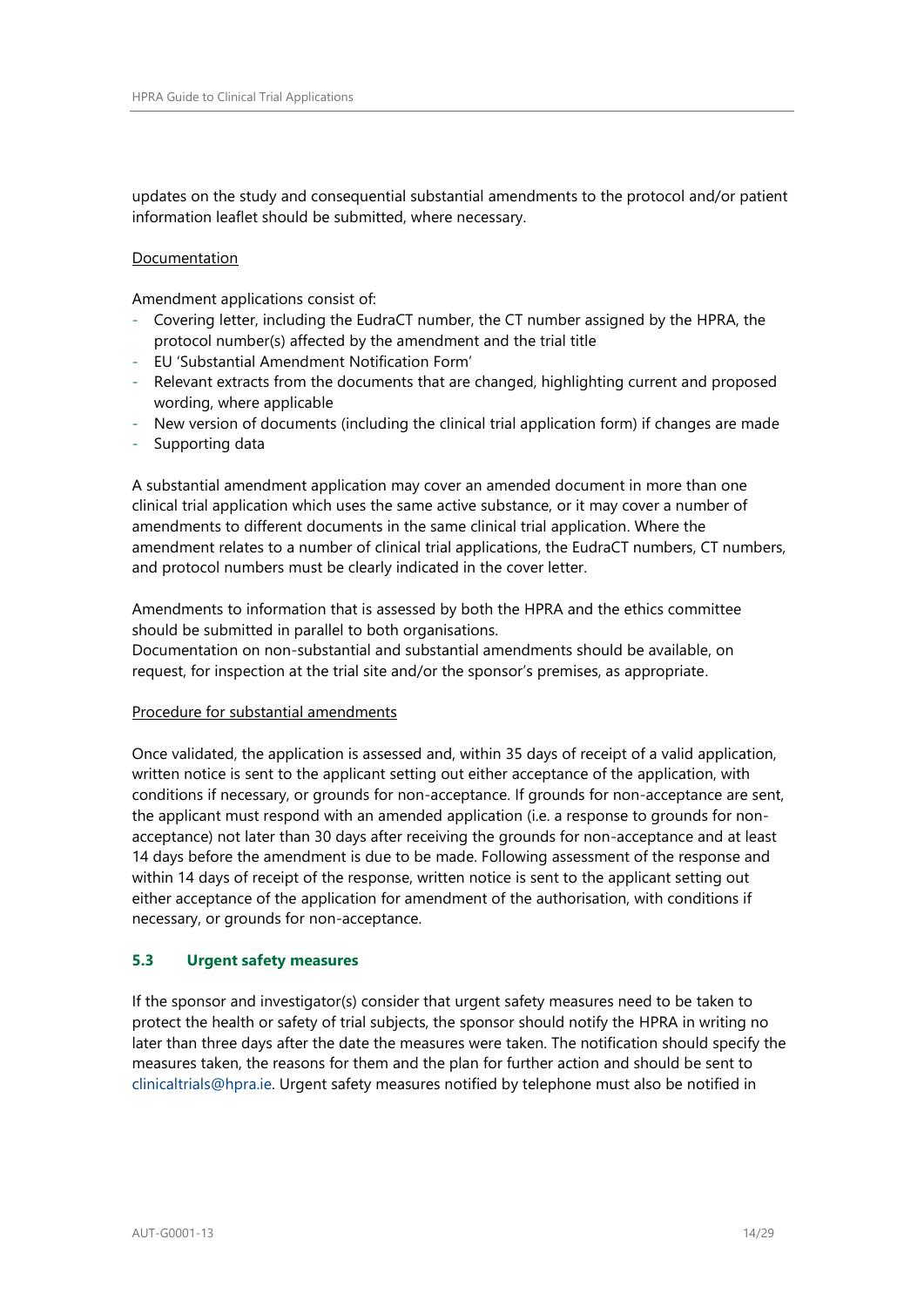writing no later than three days after the date the measures were taken. An application for amendment, detailing the changes to the clinical trial documents, should be submitted to the HPRA as soon as possible after the implementation of urgent safety measures.

A temporary halt to a trial can be a substantial amendment or part of an urgent safety measure. The restart of the trial should be treated as a substantial amendment with evidence provided that it is safe to restart the trial.

# <span id="page-14-0"></span>**6 END OF TRIAL DECLARATIONS**

The end of a trial, whether it ends earlier than planned or according to the protocol, must be notified to the HPRA using the EU Declaration of the End of Trial form. If a trial ends in Ireland before it has ended globally, the sponsor should complete this form to notify the HPRA of the local or national end of trial. This notification can be used as justification for no longer submitting amendments or DSURs. This local end of trial date is also published in the EU Clinical Trials Register. The EU Declaration of the End of Trial form should also be submitted when the trial has ended in all countries in which it was taking place (global end of trial). If the national and global end dates coincide, the form should be submitted only once.

When the trial is terminated prematurely, the end of clinical trial declaration should also provide the following information:

- Justification for the premature ending of the trial
- Number of patients still receiving treatment at time of study termination
- Proposed management of patients receiving treatment at time of study termination
- Consequences for the evaluation of results

The form should be received within 90 days of the end of the trial or within 15 days if it has ended earlier than planned.

# <span id="page-14-1"></span>**7 NOTIFICATION OF ADVERSE REACTIONS/EVENTS**

#### **7.1 Reporting suspected unexpected serious adverse reactions**

Suspected unexpected serious adverse reactions (SUSARs) occurring during clinical trials undertaken in Ireland should be notified electronically and in parallel to both the HPRA and the clinical trials module of the EudraVigilance database (EVCTM) by investigators or sponsors, in accordance with the 'Detailed guidance on the collection, verification and presentation of adverse reaction reports arising from clinical trials on medicinal products for human use, CT-3' and the requirements specified in the HPRA 'Guide to Electronic Submission of ICSRs and SUSARs Associated with the Use of Human Medicines'.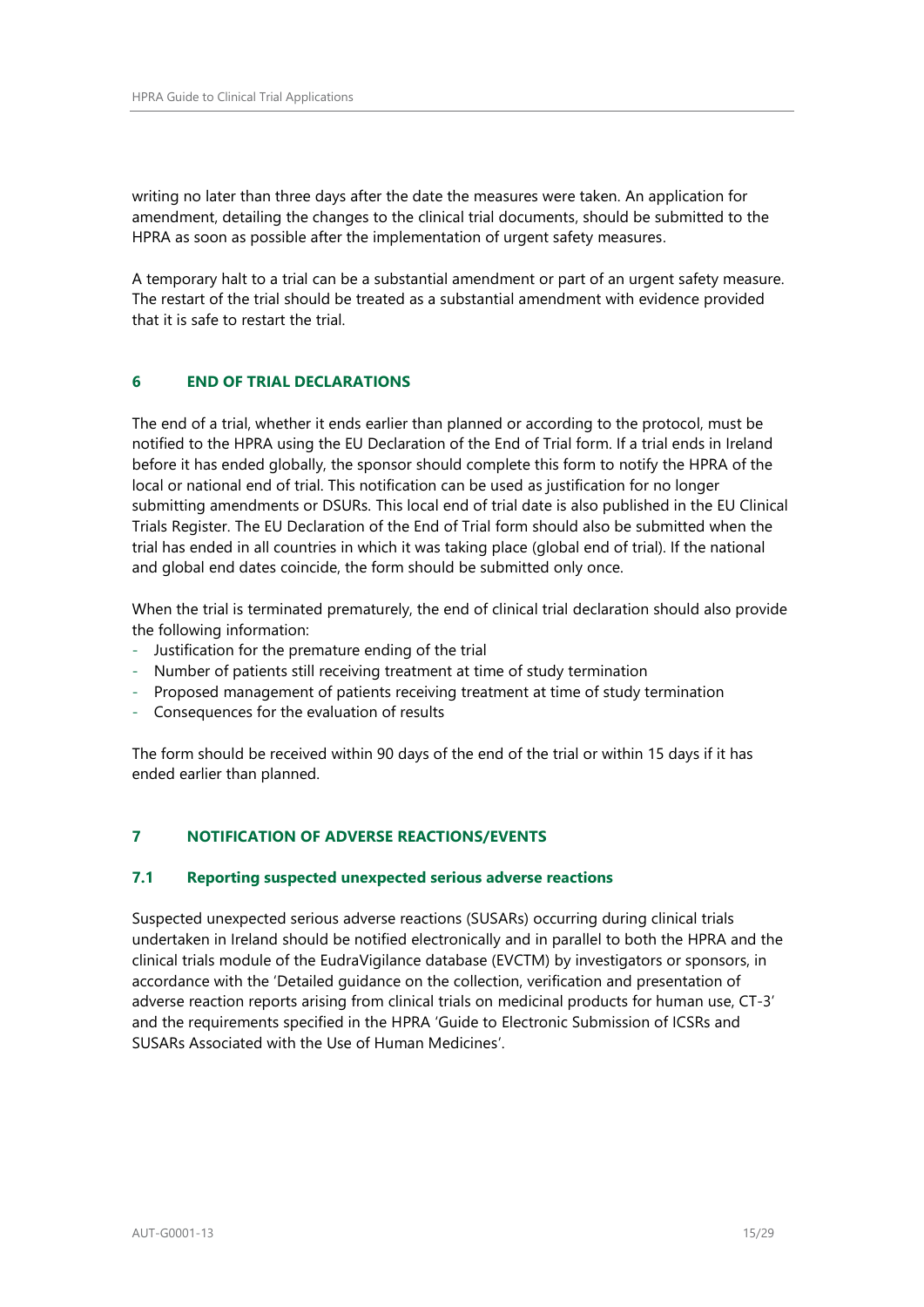Paper reporting should be exceptional and in line with the 'Note for Guidance on the Electronic Data Interchange (EDI) of Individual Case Safety Reports (ICSRs) and Medicinal Product Reports (MRPs) in Pharmacovigilance during the Pre- and Post-authorisation Phase in the European Economic Area.'

Whichever form/format is used, it is important that the basic information/data elements described in Annex 3 of the above detailed guidance are included, when available, in any expedited report.

In exceptional cases, the HPRA will assist academic sponsors with electronic report submission to EVCTM if necessary. In such cases, a request should be submitted to [medsafety@hpra.ie](file:///C:/Documents%20and%20Settings/omahonyd/Local%20Settings/Temporary%20Internet%20Files/Content.Outlook/X7ELF2HA/medsafety@hpra.ie) at the time of submission of the CT application, to facilitate timely completion of arrangements.

The timelines for expedited reporting are shown in the figure below. The timelines start as soon as the sponsor has first knowledge of the minimum criteria required for expedited reporting. The timelines also re-start if/when additional case information becomes available. Please note that in situations where the HPRA is assisting academic sponsors with electronic report submission to EVCTM, the timelines for submission will be shortened to facilitate HPRA processing of cases prior to submission. This will be considered in the context of requests to the HPRA to undertake such reporting, with timelines for submission agreed on a case by case basis as part of the agreed arrangements.

Other safety issues requiring expedited reporting should be notified in accordance with the criteria defined in the above detailed guidance document.

As a general rule, treatment codes should be broken/unblinded by the sponsor before reporting a SUSAR. However, in certain circumstances (e.g. trials in high morbidity or high mortality conditions where efficacy endpoints could also meet the criteria for reporting as SUSARs) and where it is considered that the integrity of the trial may be compromised if the blind is systematically broken, sponsors should seek **prior** approval from the HPRA regarding proposed arrangements for reporting of SUSARs. In such cases, an independent Drug Safety Monitoring Board is recommended.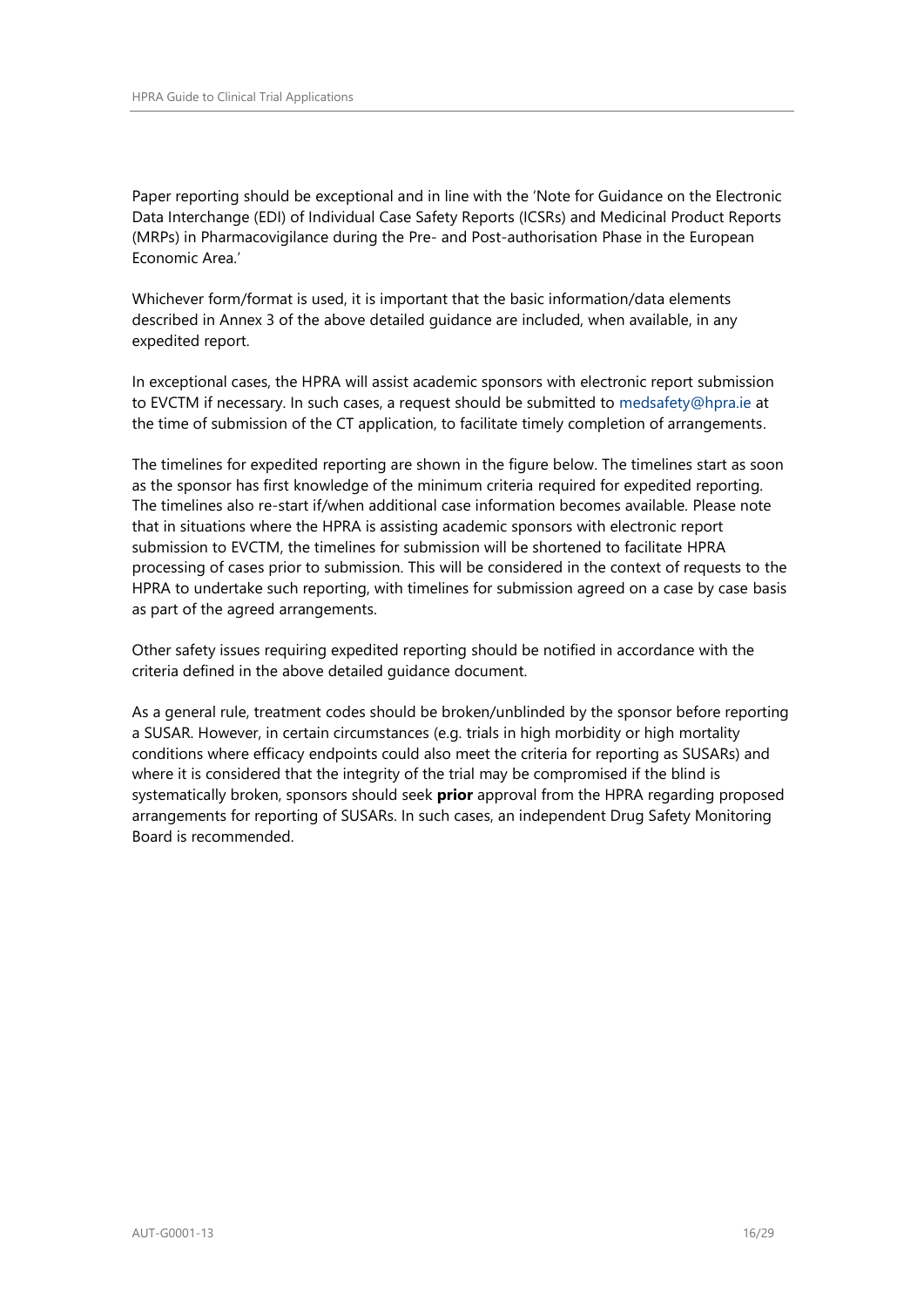

# **7.2 Monitoring and reporting of adverse events**

The sponsor is required to keep detailed records of all adverse events relating to a clinical trial which are reported to him or her by the investigator(s) for that trial. The HPRA is entitled to request these records.

## **7.3 Line listings**

A list of the suspected serious adverse reactions to an IMP that have occurred in clinical trials during the Development Safety Update Report (DSUR) reporting period is required as per SI 190/2004. Examples of the details to be included and format of the line listings are available on the ICH website. Copies of line listings are not routinely required by the HPRA. However, it should be noted that copies of these line listings may be requested and, as such, should be made available to the HPRA when required.

# **7.4 Development Safety Update Reports**

In addition to the expedited reporting requirements of individual SUSARs, sponsors are required to submit once a year, or on request, a safety report to the HPRA. Since September 2011, the DSUR has replaced the EU Annual Safety Update Report and differs from it in a number of ways. For example, there is a common birth date, the Development International Birth Date (DIBD). The report includes information on the marketing authorisation status worldwide, the cumulative exposure in clinical trials and marketing experience (if applicable), and a summary of the important risks.

The main objective of a DSUR is to present a comprehensive, thoughtful annual review and evaluation of pertinent safety information collected during the reporting period related to a drug under investigation, whether or not it is marketed, by: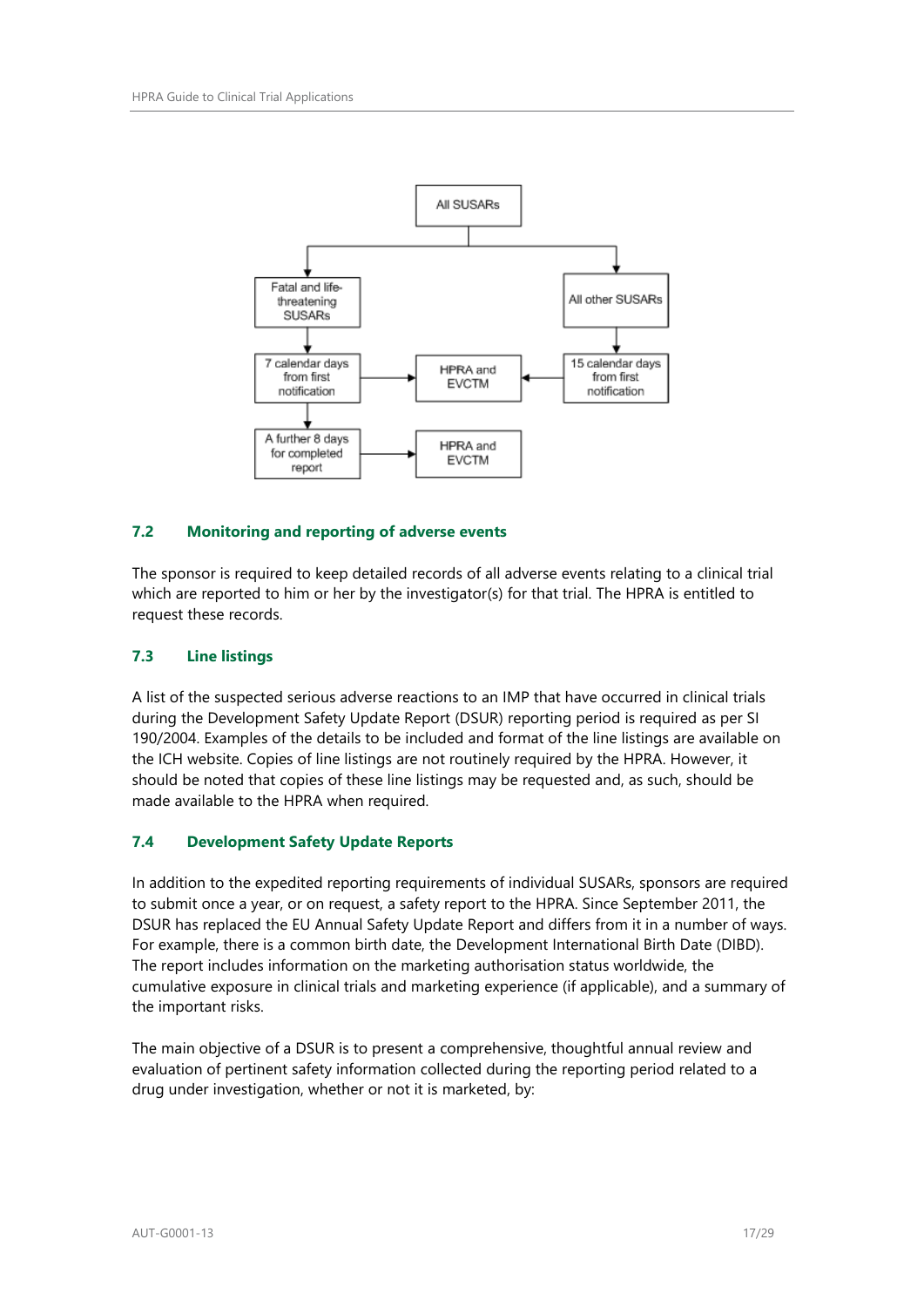- 1 examining whether the information obtained by the sponsor during the reporting period is in accordance with previous knowledge of the investigational medicinal product's safety;
- 2 describing new safety issues that could have an impact on the protection of clinical trial subjects;
- 3 summarising the current understanding and management of identified and potential risks; and
- 4 providing an update on the status of the clinical investigation/development programme and study results.

A DSUR should be concise and provide information to assure regulators that sponsors are adequately monitoring and evaluating the evolving safety profile of the investigational drug. All safety issues discovered during the reporting period should be discussed in the text of the DSUR; however, it should not be used to provide the initial notification of significant new safety information or provide the means by which new safety issues are detected.

Guidance on the preparation on the report is provided in the ICH Guideline E2F in Chapter II of Volume 10 of EudraLex.

A DSUR should not be submitted as a substantial amendment; however, the sponsor is required to verify whether the data presented in the report necessitate an amendment to the documentation submitted with the request for authorisation of the clinical trial. If this amendment is substantial, the rules for notification of substantial amendments apply to these changes.

A DSUR is required to be submitted annually to the HPRA, with the following exceptions:

- a) Trials that have not started recruitment in Ireland.
- b) Trials that are in follow-up in Ireland (subjects not receiving IMP).
- c) Trials that have ended in Ireland as defined by the sponsor in the clinical trial application form (Section E.8.8).

A safety evaluation, including data from the entire duration of the trial, should be included in the End of Trial Report (see Section 10). For a) and b) above, notification as to why the DSUR is not being submitted should be provided to [clinicaltrials@hpra.ie.](mailto:clinicaltrials@hpra.ie)

# <span id="page-17-0"></span>**8 SUSPENSION OR REVOCATION OF A TRIAL**

The HPRA may issue a notice to suspend or end the trial or to end it at one or more trial sites if it considers that:

- the conditions of the approval or of application itself are not complied with, or
- there are doubts over the safety or scientific validity of the study, or
- there are doubts over the conduct of the trial at a particular site.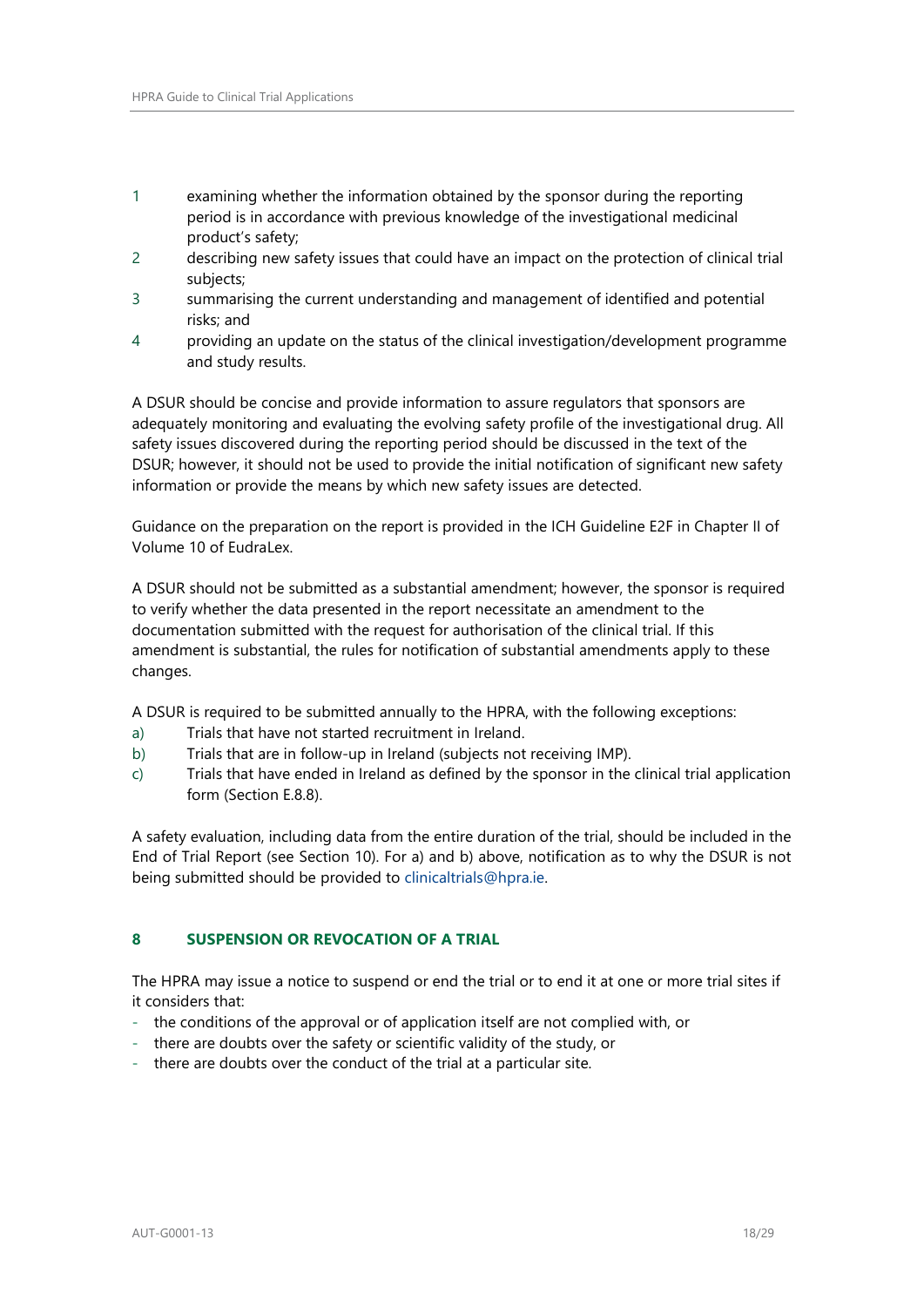The notice will be sent to the sponsor, or the investigator at each site or particular sites, as appropriate. It will specify the actions to be taken, the duration of the actions and the conditions which must be satisfied before the trial may recommence. The relevant ethics committee, other Member States, the EMA and the European Commission will also be informed.

The notice will be sent with immediate effect if the HPRA considers that there is an imminent risk to the health or safety of trial subjects. Otherwise, the sponsor or investigator will be notified at least one week in advance and given the opportunity to make representations to the HPRA. Any issued notice remains in force, even if appealed.

The suspension or revocation of a trial in another Member State may impact on the authorisation of similar trials in Ireland.

The EudraCT database is updated following suspension, revocation or early termination, temporary halt or re-start of a clinical trial.

# <span id="page-18-0"></span>**9 APPEALS/ REPRESENTATIONS**

A sponsor may appeal by making a representation relating to a decision of the HPRA to the HPRA's Advisory Committee for Human Medicines in the following situations:

- The HPRA has authorised a trial with certain conditions.
- The HPRA has issued grounds for not accepting a request for authorisation or for amendment of the authorisation after the sponsor has amended the request.
- The HPRA has amended a trial authorisation.
- The HPRA has issued a notice for suspension or termination of a trial.

The representation must be sent within 28 days of the HPRA's decision, unless further time is requested and granted. The appeal will be considered by the committee, which will report its findings and advice to the Authority. The HPRA will notify the sponsor of the outcome of its deliberations.

# <span id="page-18-1"></span>**10 CLINICAL TRIAL SUMMARY (END OF TRIAL) REPORT**

Since 21 July 2014, it is mandatory for sponsors to post the clinical trial summary or end of trial report containing the clinical trial results to EudraCT. This date corresponds to the finalisation of the programming of the database as referred to in the [European Commission guideline](http://ec.europa.eu/health/files/eudralex/vol-10/2012_302-03/2012_302-03_en.pdf) (2012/C 302/03), in the application of the [Clinical Trials Directive 2001/20/EC](http://eur-lex.europa.eu/LexUriServ/LexUriServ.do?uri=OJ:L:2001:121:0034:0044:en:PDF) and in the [Paediatric](http://www.ema.europa.eu/ema/index.jsp?curl=pages/regulation/document_listing/document_listing_000068.jsp&mid=WC0b01ac0580025b8b)  [Regulation.](http://www.ema.europa.eu/ema/index.jsp?curl=pages/regulation/document_listing/document_listing_000068.jsp&mid=WC0b01ac0580025b8b) Under these frameworks, as sponsors start to comply with their legal obligation to provide end of trial reports to EudraCT, summary results of clinical trials will become available via the publicly accessible European Union Clinical Trials Register. The European Commission guideline on the posting and publication of result-related information on clinical trials is available on the EMA website.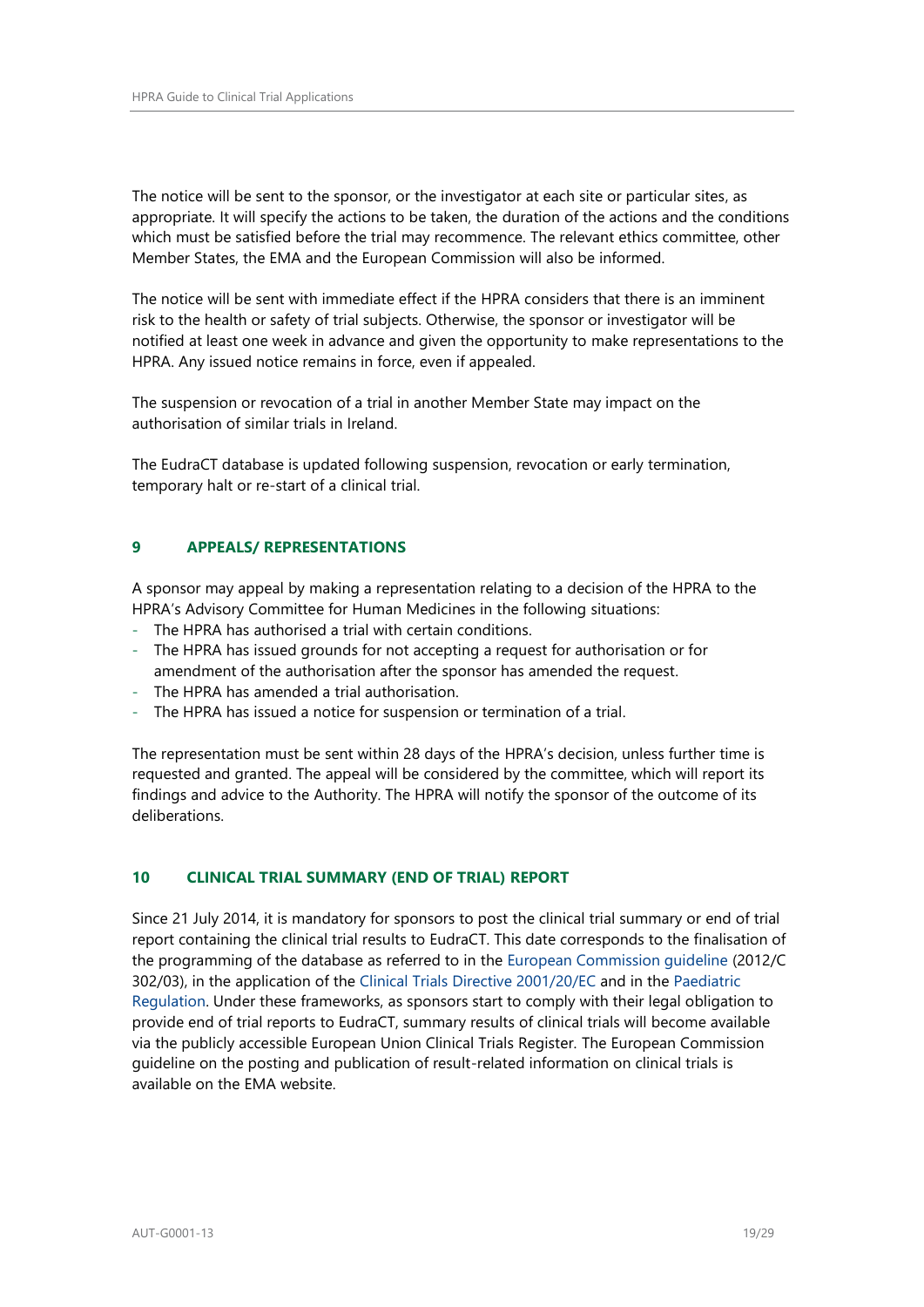The requirement for a clinical trial summary report applies to trials that are completed or terminated prematurely. Guidance on the modalities and timing of posting of the report is available on the EudraCT website. The format of the end of trial report should comply with the guidance in Chapter V, Volume 10 of EudraLex.

An end of trial report should not be submitted to the HPRA.

# <span id="page-19-0"></span>**11 ARCHIVING**

The sponsor and the investigators are required to retain the essential documents relating to a clinical trial for at least five years after its completion. The essential documents are defined as those that individually and collectively permit evaluation of the conduct of the trial and the quality of the data produced, and this is referred to as the trial master file (TMF). These documents should be filed in an organised way that facilitates management of the clinical trial, audit and inspection by competent authorities and should be readily available on request.

The HPRA requires that if an end of trial report has not been submitted (see Section 10 above) then the essential documents should be retained indefinitely.

Sponsors and investigators may be required by other applicable requirements to retain the essential documents for more than five years. Further information is available in the EU guideline on 'Recommendation on the trial documentation and archiving.'

The requirements for marketing authorisation holders to arrange for the retention of essential clinical trial documents by the owners of the data are outlined in Commission Directive 2003/63/EC (in Volume 1 of EudraLex).

# <span id="page-19-1"></span>**12 GCP INSPECTIONS**

# **12.1 Information for inspectees**

The HPRA may perform a Good Clinical Practice (GCP) inspection at a clinical trial site. The purpose of a GCP inspection is to verify if the requirements of the Regulations and relevant guidance, including Volume 10 of the publication 'The Rules Governing Medicinal Products in the European Union', have been met.

Inspections are performed according to the procedures described in Chapter IV – Inspections of Volume 10 of the publication 'The rules governing medicinal products in the European Union'.

In accordance with Article 15(1) of Directive 2001/20/EC, any site involved in a clinical trial may be subject to inspection, such as the investigator sites, any laboratory used for clinical trial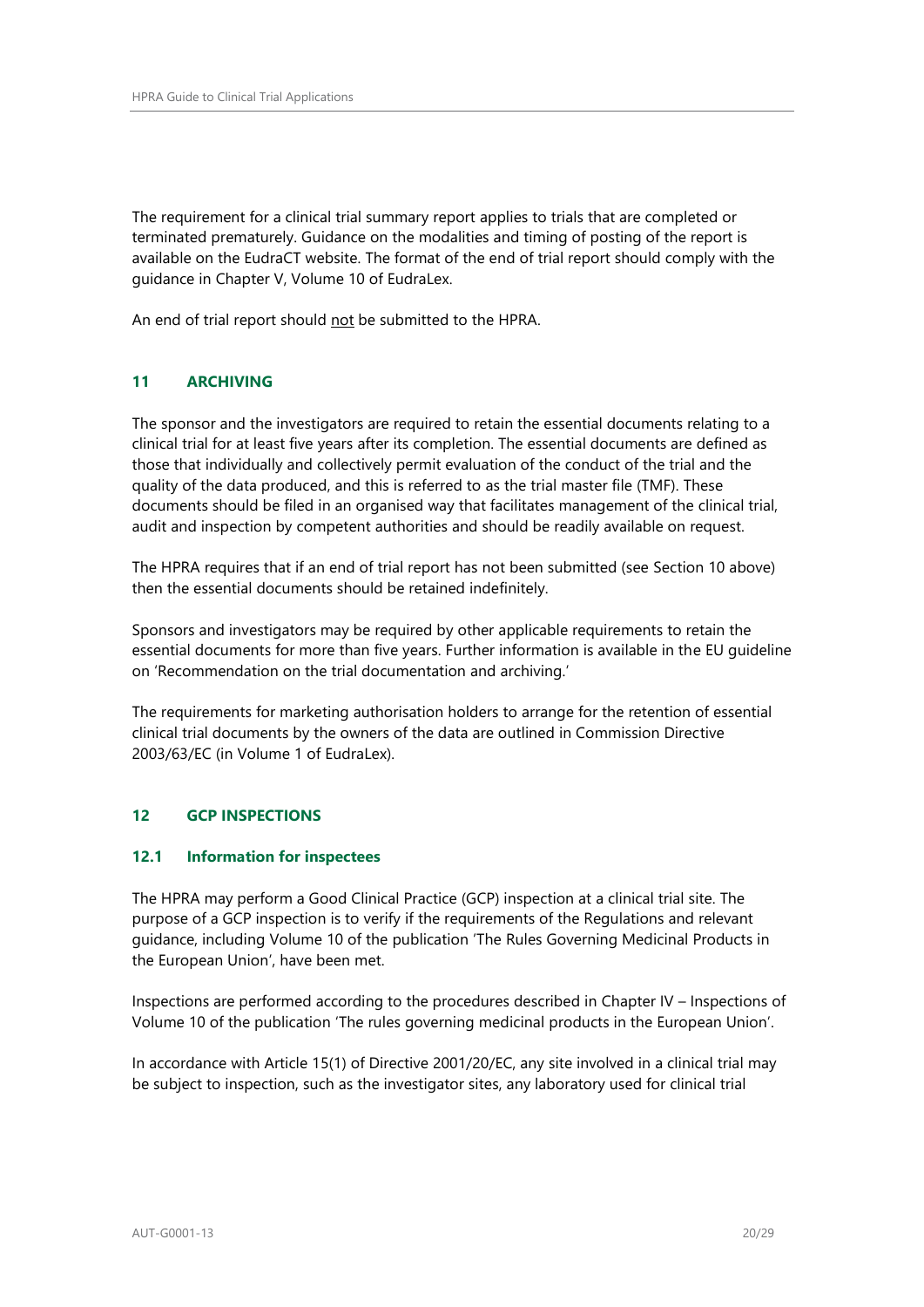analyses and the sponsor's premises. Contract research organisations/facilities, acting under arrangements with a sponsor or investigator to perform some or all of the functions of the sponsor or investigator, may also be subject to GCP inspection.

Inspections may be conducted on a routine basis, or may arise as a result of a specific trigger. Inspections may be conducted on ongoing or completed studies and may be announced or unannounced; however, they are generally announced. Typically, inspectees will be given approximately one month's notice of a forthcoming inspection.

The following information may be requested from the inspectee prior to the inspection:

- Patient status per trial site (number randomised, drop-out rate, number of serious adverse reactions reported per site).
- Copies of company standard operating procedures, e.g. monitoring procedure, informed consent procedure, serious adverse event reporting procedure, drug supply management procedure.
- Trial-specific documents such as a copy of the current protocol and informed consent form, source data verification guidelines, product handling instructions, laboratory manual, randomisation code breaking procedure, monitoring plans and reports.
- Job descriptions and CVs of key site and sponsor personnel.
- Any other documentation deemed necessary by the inspectors.

An inspection plan, outlining the units to be inspected, the time and duration for each major inspection activity and the schedule of meetings to be held with the investigator and/or sponsor personnel, will be provided to the inspectee prior to the inspection.

In accordance with the Regulations, the trial master file, comprising the essential documents which enable both the conduct of the trial and the quality of the data produced to be evaluated, must be available by direct access and form the basis for the GCP inspection.

The conduct of a GCP inspection can vary depending on its scope. Following an inspection, a report is issued to the inspectee, and a response to any findings is required to be submitted. Once all findings and observations of the inspection have been addressed satisfactorily, the inspectee will be advised that the inspection is closed.

# **12.2 Advice for non-commercial (academic) sponsors regarding GCP inspections**

While the same inspection procedures and reference documents are used to determine compliance of all sponsors, irrespective of commercial status, the HPRA recognises that Chapter IV – Inspections of Volume 10 of the publication 'The Rules Governing Medicinal Products in the European Union', primarily concerns inspections of clinical trials performed in connection with prospective marketing authorisation applications. Therefore, in order to assist non-commercial sponsors with inspection readiness, a description of the key systems that are typically examined during GCP inspection of a non-commercial sponsor are outlined below: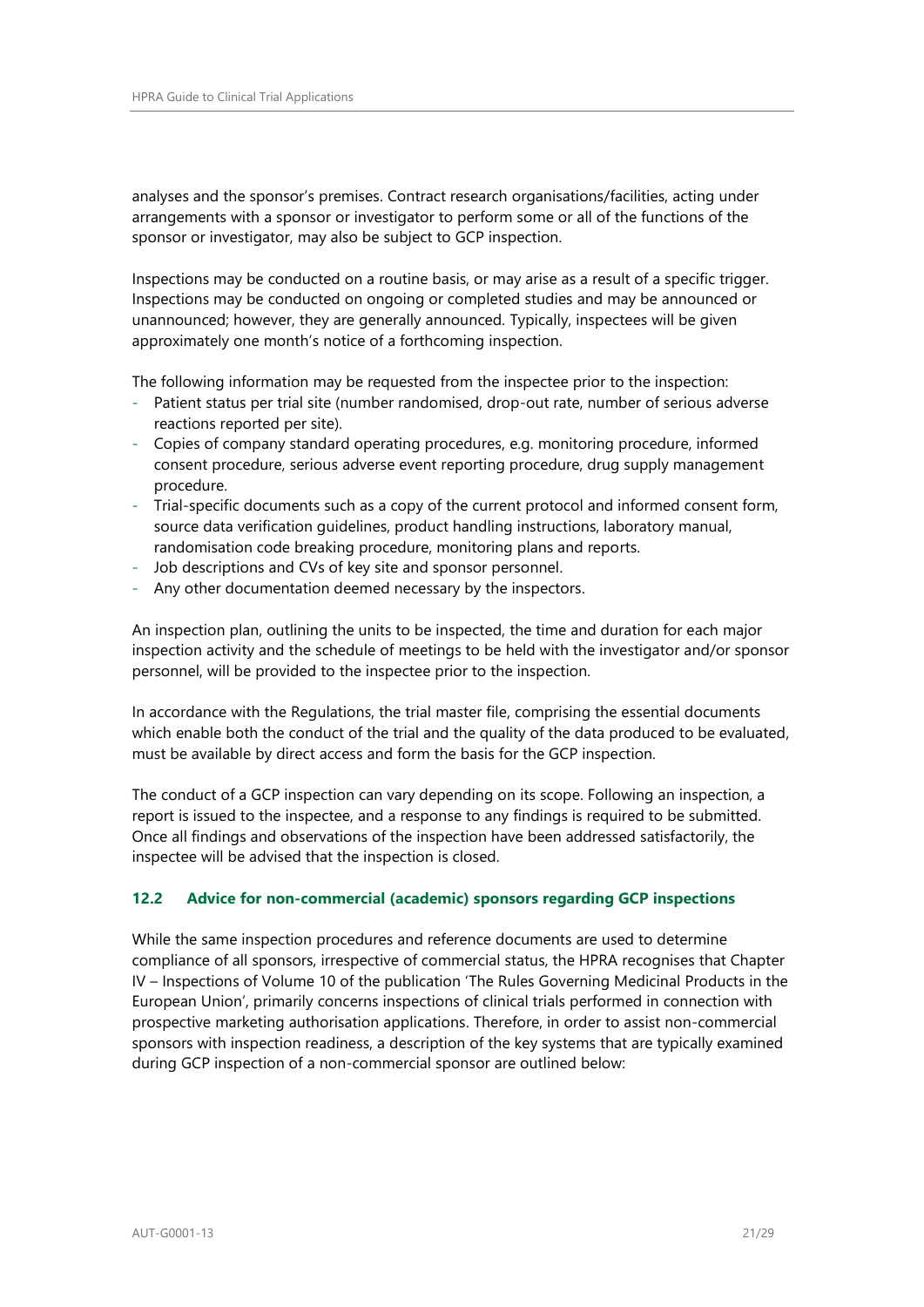- **Organisation and personnel**: Inspectors examine how the sponsor has distributed duties and tasks for the trial, and that roles and responsibilities are clearly defined, including in written agreements with third parties, where applicable. In the non-commercial setting, it is typically seen that the role of medical expert may be assigned to a principal investigator or a safety committee (as appropriate) and/or other duties and tasks may be transferred or shared with other non-commercial entities as part of cooperative groups. All such arrangements are reviewed on inspection, including, but not limited to, verifying that the sponsor has considered the trial organisation as part of its quality risk management (ICH E6 (R2), Section 5), that a clear and timely record of roles and responsibilities was made, that the sponsor has qualified that the party undertaking a task can do so in a compliant manner, and that mechanisms are in place to maintain oversight.
- **Facilities and equipment**: Inspectors review the adequacy of facilities required for sponsor activities, such as trial master file storage and archive. The validation status of any electronic equipment/computerised systems will also be confirmed. Non-commercial sponsors should ensure that electronic equipment/computerised systems, used to fulfil a trial purpose, have been validated taking into consideration the requirements of GCP.
- **Quality risk management**: The quality system is examined in detail, including compliance with ICH E6 (R2), Section 5. Activities including, but not limited to, the following are reviewed: quality risk management processes, document control, training, change control, compliance monitoring (e.g. deviations, auditing). The HPRA wishes to highlight that, when a risk-based approach to a GCP activity is taken, it is important that the sponsor retains a record of the rationale for and approval of that approach, as such documentation may be requested on inspection. Records could range from meeting minutes to completion of more formalised risk assessment tools.
- **Implementation and termination of the trial**: The availability of regulatory and ethics opinions and that of any other statutory body are examined. The inspectee will be asked to demonstrate that it has adequate insurance coverage as a sponsor. Inspectors will also check that the sponsor has procedures to ensure compliance with the regulatory procedures outlined elsewhere in this guide (e.g. Section 5, 6, and 10) and to ensure the completeness and accuracy of documents submitted. For example, a key procedure examined during inspection is the process for preparation of the clinical trial protocol and amendments, including confirmation that input from relevant experts was sought and that quality control was applied to confirm internal consistency as well as consistency with other related documents (e.g. investigator brochure, case report form, patient information leaflet/consent form, monitoring plan).
- **Monitoring:** Monitoring procedures will be reviewed in detail, including plans for on-site monitoring, central monitoring and data committee monitoring, as applicable. The sponsor must be able to demonstrate that it has oversight of trial conduct and GCP compliance and has mechanisms in place to continuously monitor the benefit-risk balance. Documents requested may include risk assessment, monitoring plans, follow-up letters, GCP noncompliance escalations, data committee charters and meeting minutes.
- **Investigational medicinal product:** GCP inspections focus particularly on distribution and shipping of IMPs to the investigator site(s), labelling, and guidance provided to investigators. Where applicable, procedures for unblinding and randomisation will also be reviewed.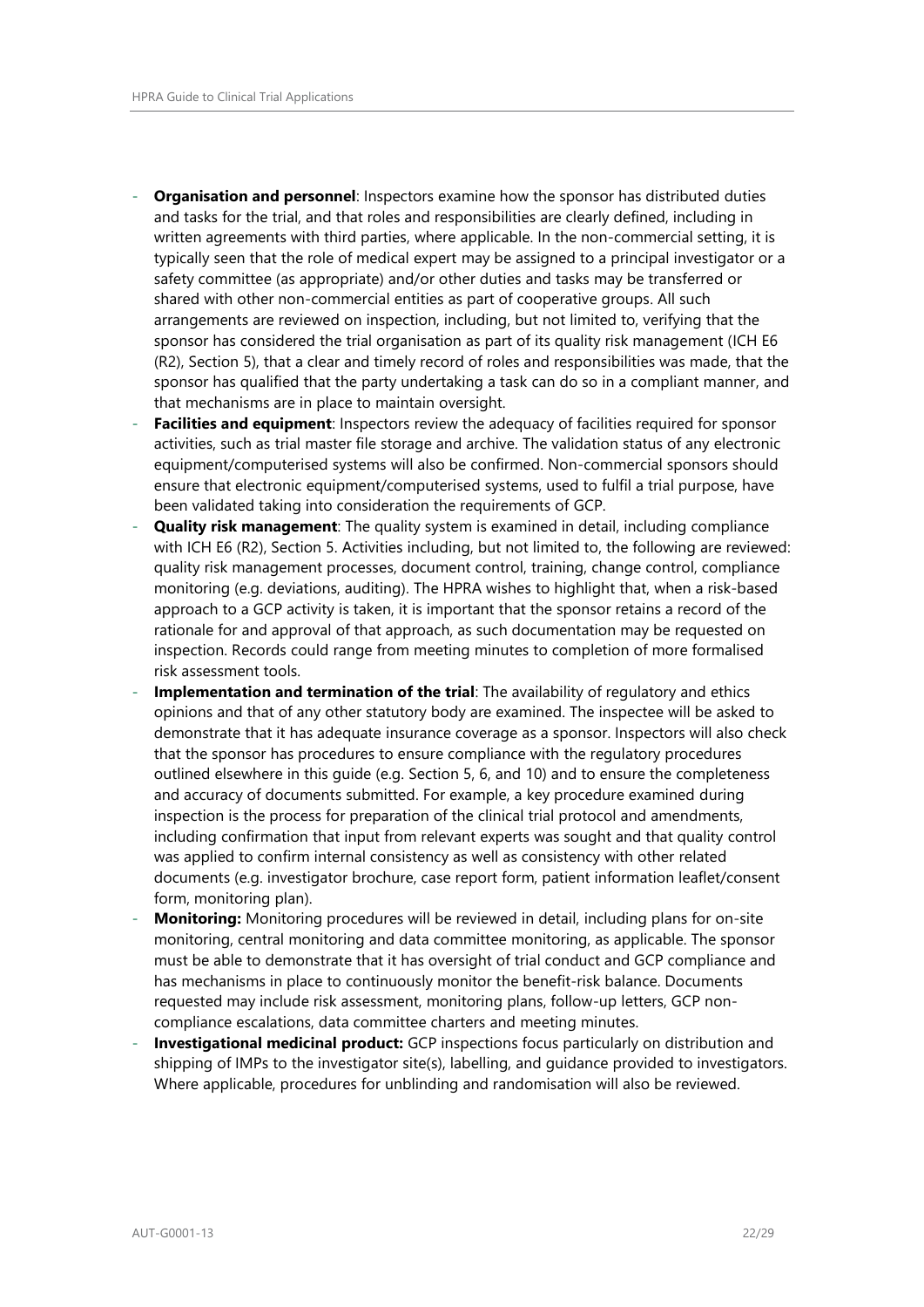- Safety and adverse event (AEs) reporting: The pharmacovigilance system will be inspected, including, but not limited to, procedures for collecting and processing AEs/any other events specified in the clinical trial protocol, identifying and reporting SUSARs, managing reference safety information, communicating to the HPRA/ethics committees/investigators and DSUR preparation and submission. It should be noted that assistance from the HPRA to academic sponsors with electronic report submission to EVCTM does not obviate sponsor obligations from other responsibilities under CT-3 'Detailed guidance on the collection, verification and presentation of adverse event/reaction reports arising from clinical trials on medicinal products for human use'.
- Non-compliance: Sponsor procedures to deal with significant and/or persistent noncompliance, including processes for performing root cause analysis and implementing corrective and preventative actions, will be examined.
- **Data handling and clinical trial report:** Systems and procedures to collect clinical trial data and to process and report those data are examined, with a focus on data integrity and credibility. Key processes subject to inspection include the quality of the case report form, mechanism for entry of data into the clinical database, quality assurance/quality control of data (QA/QC, also known as 'data cleaning'), audit trails, data locking and analysis/reporting.
- **Documentation archiving:** The sponsor system for maintaining the clinical trial master file (from before, during and after the trial) will be reviewed. The sponsor should also have a person appointed as responsible for trial archive.

The above areas are indicative of the types of areas examined during a GCP inspection of a noncommercial sponsor. However, additional areas may also be covered depending on the nature of the trial and the objectives of the inspection.

# <span id="page-22-0"></span>**13 MANUFACTURING AUTHORISATIONS**

Investigational medicinal products (IMPs) used in trials must be manufactured in accordance with the requirements of the 'EU Guidelines on Good Manufacturing Practice for Medicinal Products for Human and Veterinary Use' (volume 4 of the Rules Governing Medicinal Products in the European Union). Each company responsible for manufacture (including assembly or batch certification) must have a manufacturing authorisation which covers the IMP. The authorisation is issued by the competent authority in the Member State (including EEA countries) where the company is situated and it must show that the manufacturer is authorised to manufacture or assemble the relevant pharmaceutical form (e.g. solid dose forms, solutions for injection, etc.). Manufacturing authorisations for all manufacturing, assembly and batch certification sites must be provided as part of an application to conduct a trial.

Where a product is manufactured outside the EU/EEA, the company which imports it into the EU/EEA must hold a manufacturing authorisation for this 'third-country' importation. The qualified person in the importing manufacturing company must satisfy him/herself of the GMP status of the manufacturing site outside the EU/EEA. The HPRA also reserves the right to conduct GMP inspections at such sites. With the exception of comparator products, it is not necessary for batches of investigational medicinal products to be re-tested on importation into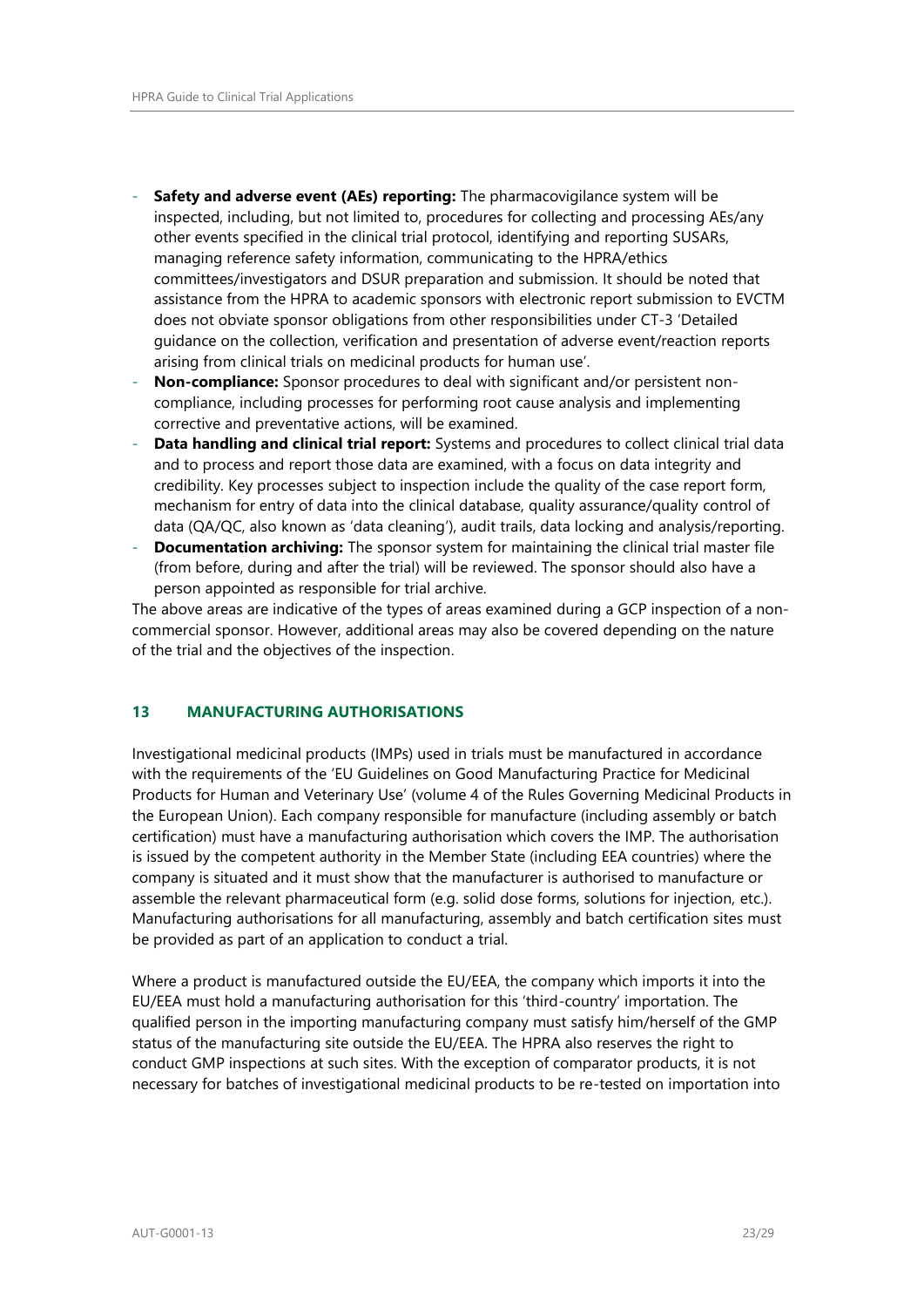the EU. Where the importer does not have access to the original manufacturer of a comparator product or to the manufacturer's certification of the batch(es) concerned, each such batch of comparator should be tested on importation. In all cases, each imported batch of an investigational medicinal product must be certified before release by the qualified person of the manufacturer responsible for batch release.

The Regulations provide for an exemption from the need for a manufacturing authorisation for certain manufacturing operations carried out in hospitals. No authorisation is needed for labelling, packaging or re-packaging (including re-constitution) of a product by a doctor, pharmacist or other person acting under the supervision of a pharmacist, when the product is for use only in the hospital by a resident patient or an out-patient.

# <span id="page-23-0"></span>**14 ENFORCEMENT**

The HPRA is the responsible body for enforcement of the Regulations in Ireland and may prosecute for any offences committed. The HPRA may also issue infringement notices where it has objective grounds for considering that any person has contravened any provision of the Regulations.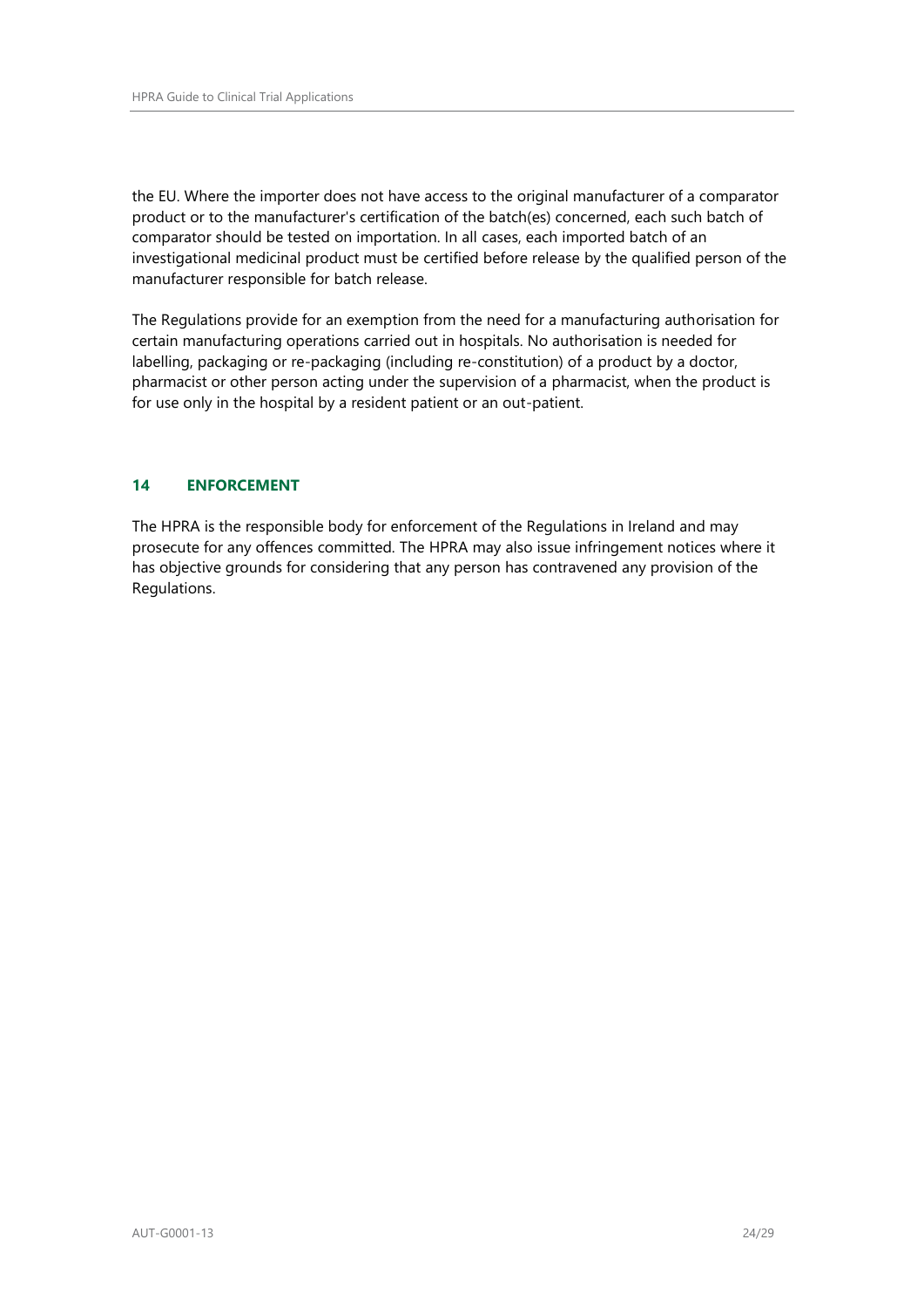#### <span id="page-24-0"></span>**APPENDIX 1 FEES AND ADDRESSES FOR THE APPLICATION**

The HPRA strongly recommends electronic submission of clinical trial and related information in line with the 'Guide to Electronic Submissions - Human Medicines'.

#### **Address for applications of a new clinical trial**

New clinical trial applications should be submitted by CESP or sent on CD/DVD or memory stick to:

Receipts and Validation Health Products Regulatory Authority Kevin O'Malley House Earlsfort Centre Earlsfort Terrace Dublin 2 D02 XP77

#### **Address for applications for clinical trial amendments and development safety update reports**

Amendments and development safety update reports should be submitted by CESP or sent to

#### [submissions@hpra.ie](mailto:submissions@hpra.ie)

or sent on CD/DVD to:

Receipts and Validation Health Products Regulatory Authority Kevin O'Malley House Earlsfort Centre Earlsfort Terrace Dublin 2 D02 XP77

# **Address for submission of urgent safety restrictions, end-of-trial declarations, and responses to grounds for non-acceptance letters:**

#### [clinicaltrials@hpra.ie](mailto:clinicaltrials@hpra.ie)

 $\alpha$ r Clinical Trials Unit Health Products Regulatory Authority Kevin O'Malley House Earlsfort Centre Earlsfort Terrace Dublin 2 D02 XP77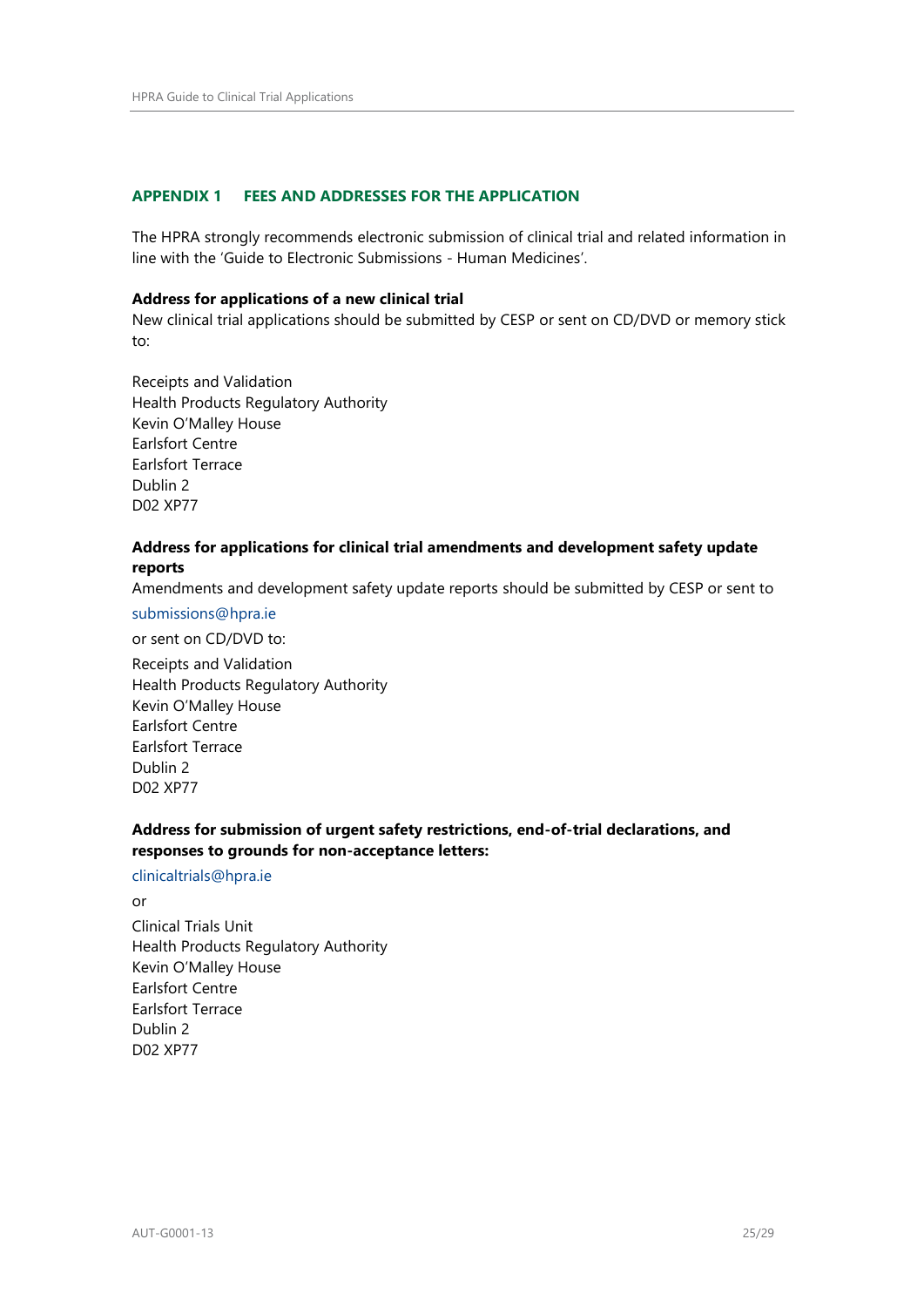#### **Address for reporting adverse reactions and SUSARs**

[medsafety@hpra.ie](mailto:medsafety@hpra.ie)

or Pharmacovigilance Section Health Products Regulatory Authority Kevin O'Malley House Earlsfort Centre Earlsfort Terrace Dublin 2 D02 XP77 or Fax: +353 1 676 2517

#### **Address for manufacturing authorisation applications and amendments**

[compliance@hpra.ie](mailto:compliance@hpra.ie)

or Compliance Department Health Products Regulatory Authority Kevin O'Malley House Earlsfort Centre Earlsfort Terrace Dublin 2 D02 XP77

#### **Fees for applications**

The HPRA 'Guide to Fees for Human Products', the 'Fee Application Form for Human Products' and details on payment are available from the 'Publications and Forms' section of [www.hpra.ie.](http://www.hpra.ie/) Payment is to be made with the clinical trial application. Fees are payable to the account of the Health Products Regulatory Authority.

Swift Code: AIBKIE2D IBAN: IE 54 AIBK 931012 33712185 Allied Irish Bank 1-3 Baggot Street Lower Dublin 2

VHP clinical trial applications as well as substantial amendments of former VHP trials can be submitted to the VHP Coordinator: [VHP-CTFG@VHP-CTFG.eu.](file:///C:/Users/heijsh/AppData/Local/Microsoft/Windows/Temporary%20Internet%20Files/Content.Outlook/DU8WZAZJ/VHP-CTFG@VHP-CTFG.eu)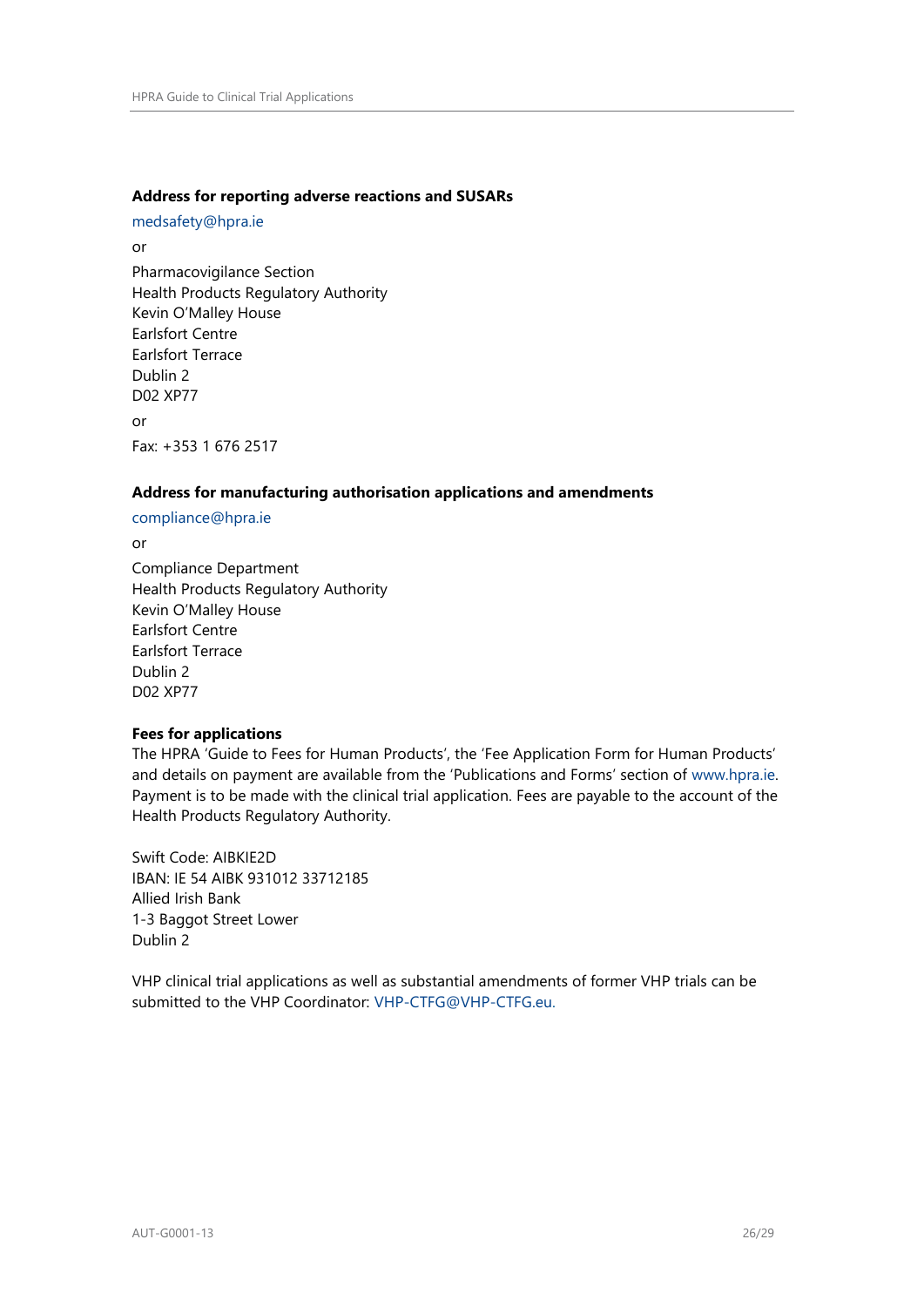#### <span id="page-26-0"></span>**APPENDIX 2 WEBSITES REFERENCED IN THIS GUIDELINE**

The website of the European Commission, EudraLex Volume 10: Clinical Trials contains:

- Chapter 1 Application and Application Form
- Chapter II Safety Reporting
- Chapter III Quality of the Investigational Medicinal Product
- Chapter IV Inspections
- Chapter V Additional Information (includes Questions and Answers Document referenced in section 2 of this guideline)

Other European legislation relevant to medicinal products is available in Volumes 1 and 4 of EudraLex.

The website of the European Medicines Agency contains scientific guidelines as referenced in this guideline, including the Good Clinical Practice Guideline (EMA/CHMP/ICH/135/1995; E6(R2))

Please see the HPRA website [\(www.hpra.ie\)](http://www.hpra.ie/) for the following information on clinical trials:

- Clinical Trial Subcommittee meeting dates and submission cut-off dates, for each year
- 'Terms of Reference and Rules of Procedure of the Clinical Trial Subcommittee'
- 'Guide to Clinical Trial Applications'
- A 'Clinical Trial Protocol Template' is available to non-commercial (academic) sponsors on request to [clinicaltrials@hpra.ie](mailto:clinicaltrials@hpra.ie)
- Information on educational seminars

Please see the Medical Devices section of [www.hpra.ie](http://www.hpra.ie/) for information on clinical investigations of medical devices.

The website of the Department of Health [\(www.health.gov.ie\)](http://www.health.gov.ie/) contains:

- European legislation
- National legislation
- Guidance for ethics committees

The website of the HMA contains:

- Information on the Clinical Trials Facilitation Group
- Documents produced by the group, including the guidance document for the voluntary harmonisation procedure referred to in section 4.9 of this guideline
- Recommendations related to contraception and pregnancy testing in clinical trials
- Information on Reference Safety Information

EudraCT is a database of all clinical trials commencing in the Community from 1 May 2004. Information on clinical trials conducted in the EU/EEA is available on the EU Clinical Trials Register.

The website of the ICH contains: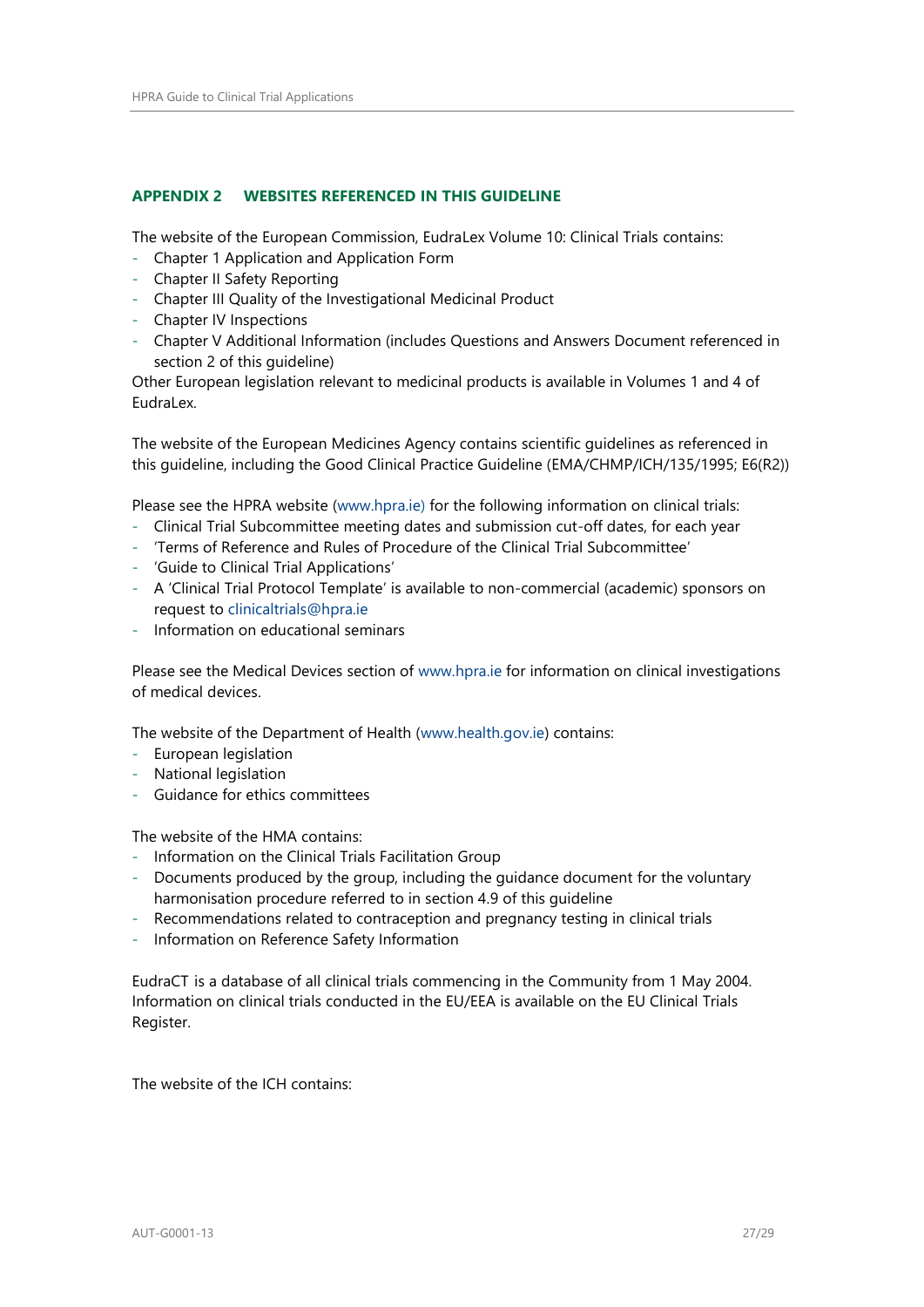- Quality, safety, efficacy and multidisciplinary guidelines and definitions
- The Guideline for Good Clinical Practice (E6(R2)); this document is also available on the EMA website

The website of the EU Clinical Trials Register contains publicly available information on interventional clinical trials on medicines.

The website of the Environmental Protection Agency in Ireland.